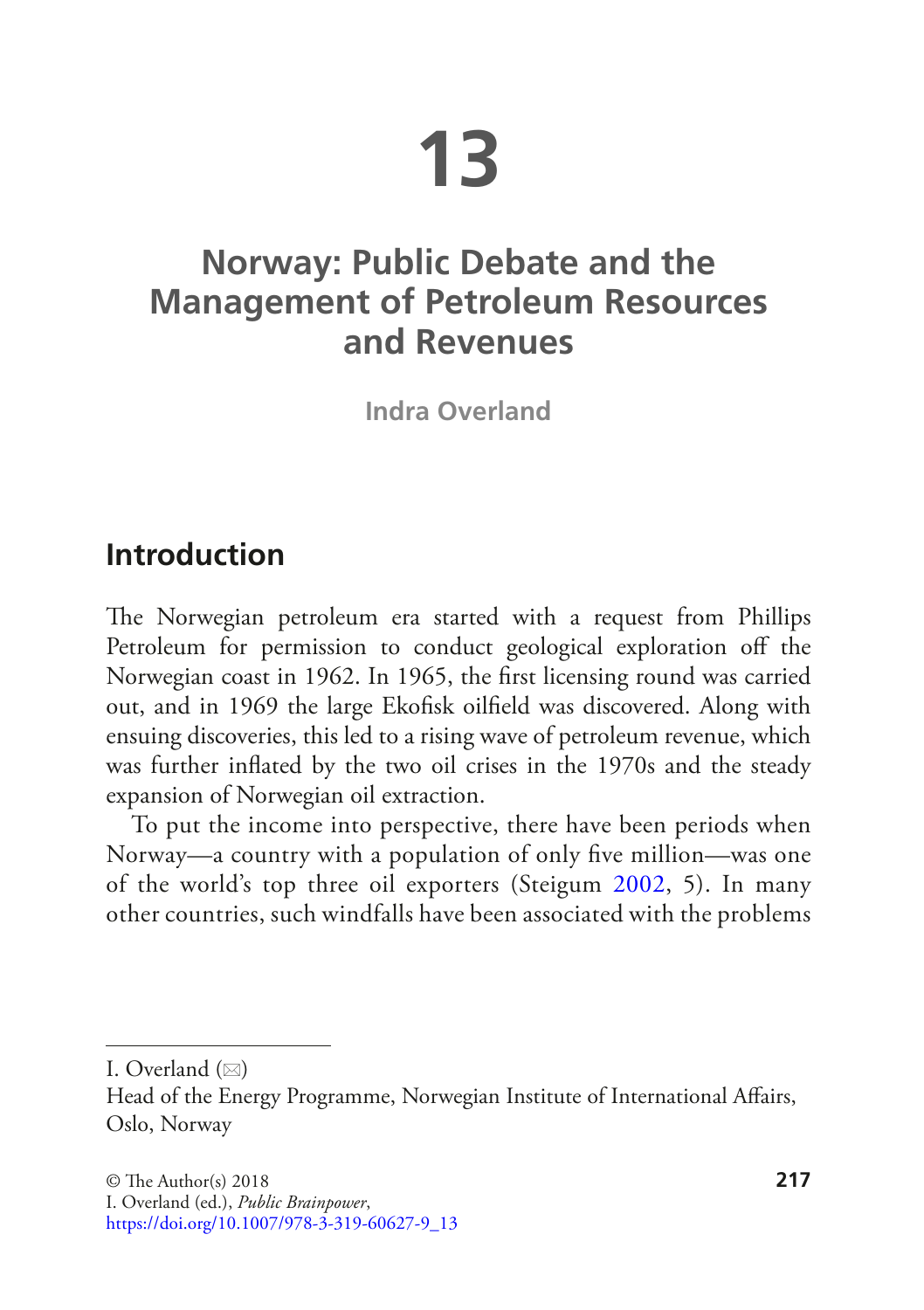referred to as the 'resource curse'. In Norway, things worked out differently. As of 2016, the country had one of the lowest unemployment rates in Europe, the highest Human Development Index value in the world and a sovereign wealth fund worth USD 840 billion (NBIM [2017\)](#page-25-0). Many skilled jobs for locals had been created in the oil and gas industry. Despite the constant pressure from Dutch disease through which general production costs are driven up, making it too expensive for a country to produce much else than oil and gas— Norway retained other export industries. At the political level, Norway remained a stable and well-functioning democracy and was rated the sixth least corrupt country in the world (Transparency International [2015\)](#page-27-1). Somehow Norway managed to largely escape the resource curse.

In the introductory chapter, I presented the hypothesis that the existence of well-designed institutions alone is insufficient for successful resource management and therefore cannot explain Norway's relative success. I proposed that the creation, performance and evolution over time of such institutions also depends on having a social and political context like the Norwegian one, including a diverse civil society and rich public debate, active grassroots movements and free and diverse media. Despite its small size in terms of population, Norway has eight political parties represented in the current Storting (the national parliament), more than 200 newspapers, over 400 municipalities and a highly active and diverse civil society (Medie-Norge [2016](#page-25-1); Salamon et al. [2013\)](#page-26-0). The resultant multitude of voices and views serve to check and balance each other, ensuring the selection over time of good ideas and practices and allowing the public to challenge and expose poor practices (see also Berrefjord and Heum [1990,](#page-22-0) 34).

The book assesses this hypothesis through case studies of the main oiland gas- producing countries around the world. However, I also want to check the hypothesis against the Norwegian case out of which it grew. That is the purpose of this chapter, and its research question is thus: *Have civil society and public debate played a decisive role in the development of petroleum governance in Norway?*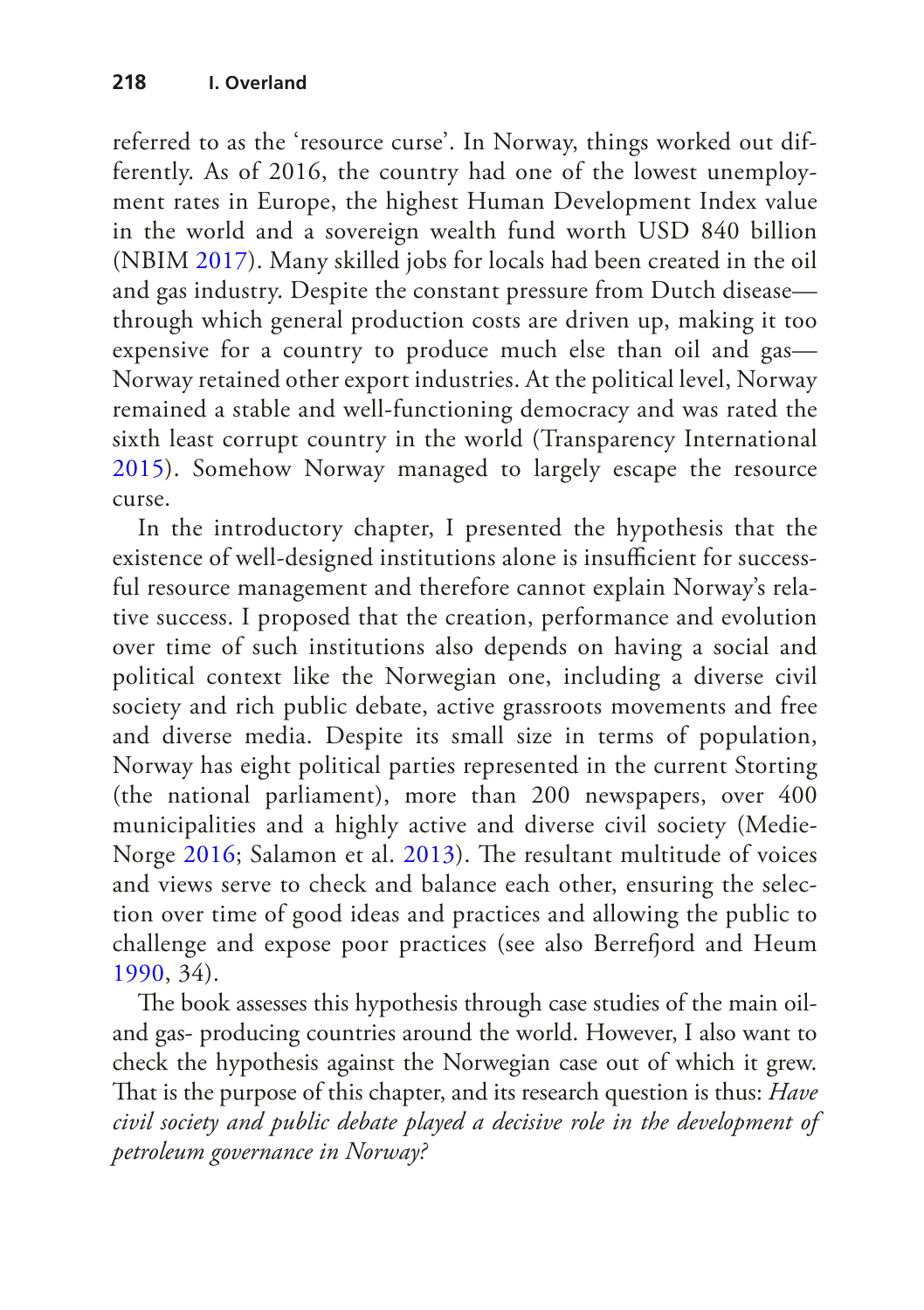Although it touches on many issues that have arisen in the Norwegian petroleum sector, this chapter is not an attempt at a comprehensive history of the sector. It focuses on the developments and episodes relevant to the research question. In particular, it deals with the earliest and latest phases of the development of the sector—in order to compare the system in two quite different eras, encompassing the outer timepoints the Norwegian petroleum era. The chapter starts with three sections on different periods and then goes on to examine more closely the sovereign wealth fund and environmental issues. For definitions of the terminology used in the chapter, see the book's introduction.

#### **1960s and 1970s: Early Days**

Accounts of the start of oil and gas extraction in Norway dwell on the role of international oil companies, negotiations on the delimitation of the North Sea maritime boundary, access to technology and the interaction between key actors in the ministries. Civil society and the broader public seem to have played a limited role (Berrefjord and Heum [1990](#page-22-0), 30), and even the Prime Minister and the Storting were initially not heavily involved (Naustdalslid [1975,](#page-25-2) 21). A major published work in this field, Volume I of *Norsk oljehistorie* [*Norwegian Oil History*], is 523 pages long, but the section on public debate takes up a mere two pages and mentions only the Confederation of Industry and a conference of economists (Hanisch and Nerheim [1992](#page-23-0), 417–418). According to the standard Norwegian encyclopaedia, '…there was no public debate about the early phase of Norwegian oil policy' (*Store norske leksikon* [2016](#page-27-2)).

A 1971 White Paper spelled out the 'Ten Oil Commandments', which came to guide Norwegian petroleum policy for many years (Stortingets industrikomité [1971](#page-27-3), 638). However, none of the commandments concerned the involvement of broader segments of society in policy formulation: it was assumed that the state would take care of things.

Thus, the first decade or so of Norwegian oil revolved around a small number of high-level political operators (Naustdalslid [1975](#page-25-2), 32–33;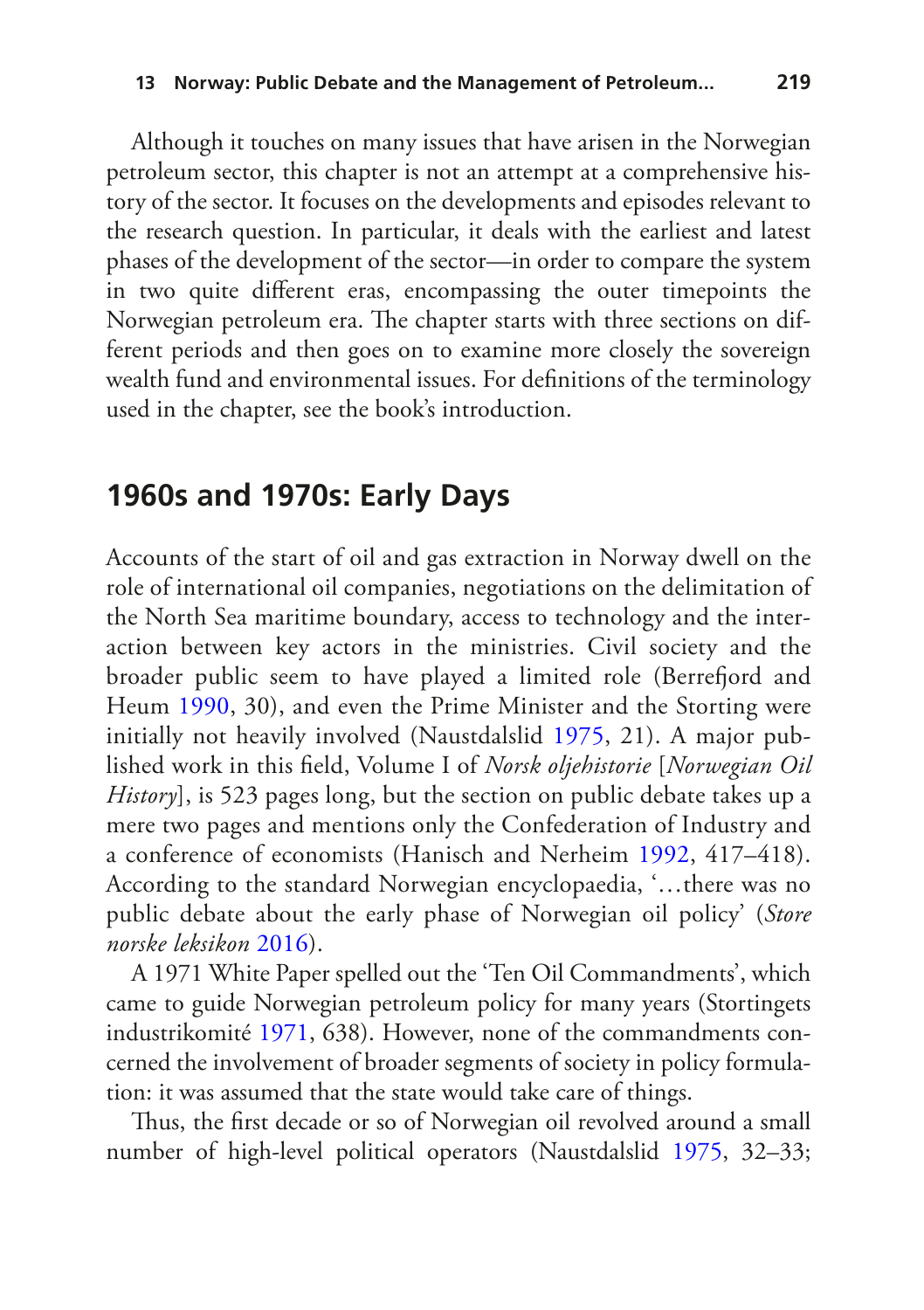Ryggvik [2009](#page-26-1), 75). During this period, the lawyer and politician Jens Evensen played a central and celebrated role (Meland and Johannesen [2014](#page-25-3), 7). Evensen had been a resistance fighter during the Second World War and had served as prosecutor in the post-war trials against Nazi collaborators. When the first permits to carry out exploration were allocated to international oil companies, very few people, including politicians, received enough information to have much of an opinion on the matter, and Evensen worked to make sure that the process proceeded as smoothly as possible and without disruptive public debate (Ryggvik [2009,](#page-26-1) 67, 71). The licensing system established during that period came to constitute the backbone of Norwegian petroleum sector management for several decades (Berrefjord and Heum [1990,](#page-22-0) 30).

The Labour government of Trygve Bratteli held power only for the brief period from March 1971 to September 1972—but managed to play a pivotal role in the development of the country's petroleum industry. Bratteli's Minister of Industry, Finn Lied, was closely connected with the industrial powerbroker Jens C. Hauge, who had a background as an undercover resistance fighter during the Second World War and as Minister of Defence after the war (Ryggvik [2009,](#page-26-1) 81). Lied also brought in the economist Arve Johnsen as State Secretary. Lied, Hauge and Johnsen worked energetically for the creation of a large national oil company—Statoil—facing off the Conservatives in opposition, who feared that private business would be squeezed out (Lerøen  $2014$ ).<sup>1</sup> The ministerial and parliamentary policy documents needed for establishing Statoil were urgently produced during the Bratteli government's brief tenure (Ryggvik [2009](#page-26-1), 86).

Only four days after the Bratteli government resigned, Hauge became the first Chairman of the Board of Statoil, and soon afterwards, Johnsen was appointed the company's first director. When Hauge stepped down as Chairman in 1974, Lied took over and held the position for the next 10 years (*Store norske leksikon* [2016](#page-27-2)).

In most countries, such developments might have been interpreted as tell-tale signs of a nepotistic and corrupt system. As Ryggvik ([2009](#page-26-1), 85) puts it, there was 'no other way of getting closer to the honey pot'. Some aspects of the development bear a superficial resemblance to the case of Vladimir Putin, Igor Sechin and Rosneft in Russia: people with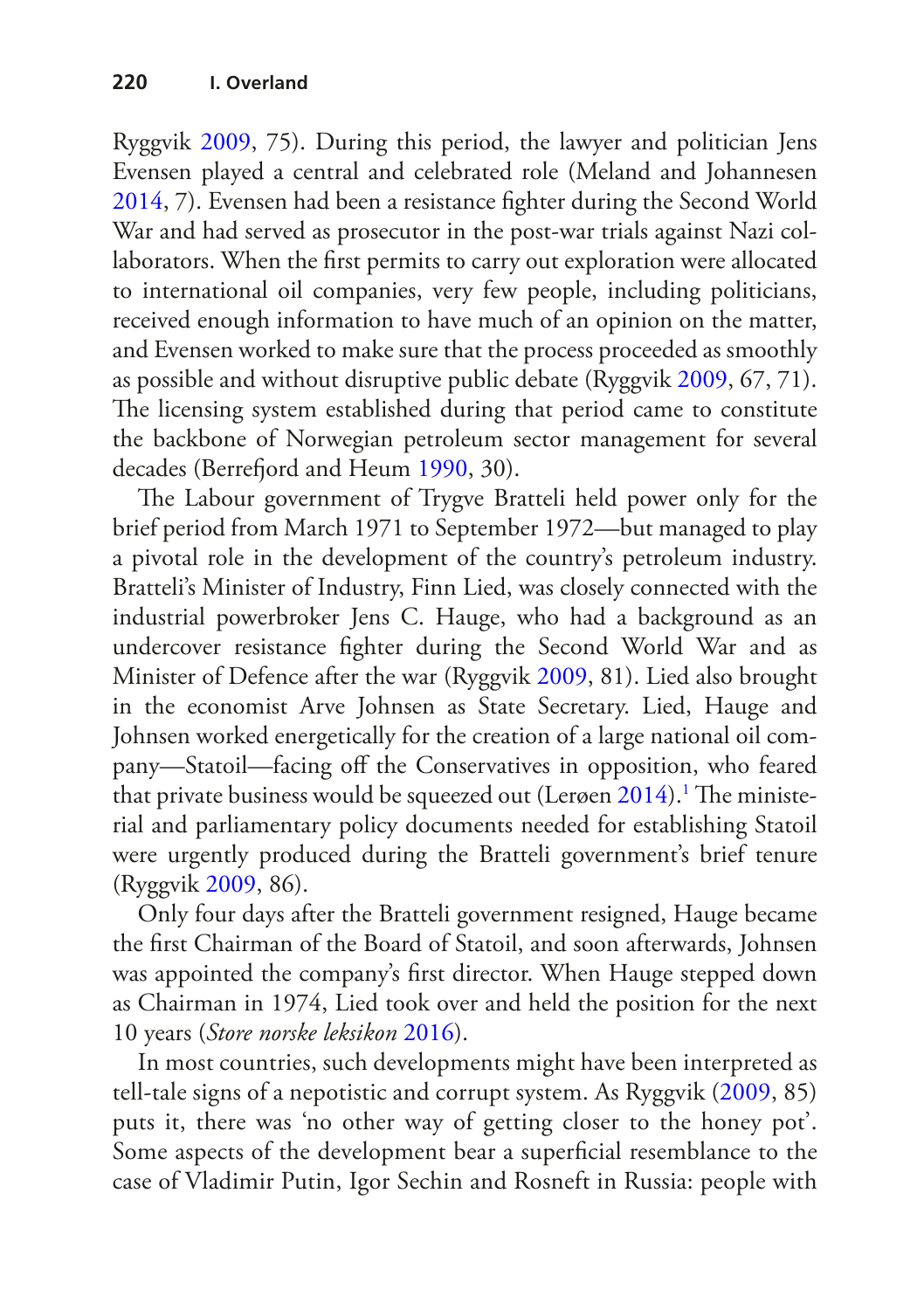secret service and military connections worked hard to secure a government-controlled national oil company using left-wing arguments about national interest and subsequently shifted seamlessly between posts in government and positions in the company. In the Norwegian case, however, Statoil became a relatively efficient, commercially successful company that largely served the interests of the Norwegian populace (Austvik [2012;](#page-21-1) Thurber et al. [2011;](#page-27-4) Thurber and Istad [2012;](#page-27-5) Eller et al. [2007,](#page-22-1) 3).

When Prime Minister Trygve Bratteli in 1972 proposed establishing new institutions to manage the petroleum sector, he stated that it would be desirable for the national oil company and the governmental oil directorate to be 'physically integrated', for example, in the form of shared office facilities (Bratteli cited in Hagland [1983](#page-23-1), 47). This indicated a failure to separate the institutions of petroleum governance, something that has led to problems in many an oil-producing country (McPherson [2003,](#page-25-4) 190; Luong and Weinthal [2010](#page-24-1), 11; Tordo et al. [2011](#page-27-6); Wainberg and Foss [2007\)](#page-27-7).

However, again the Norwegian experience diverges from that of many other countries. Over time, the Norwegian government institutions governing the petroleum sector evolved towards greater transparency and accountability. Already in the 1974 White Paper No 25, it was stressed that democratic institutions should maintain control over the petroleum sector (Ministry of Finance [1974\)](#page-25-5). In 1978, the government decided that the Resource Division of the Petroleum Directorate was to report to the newly created Ministry of Oil and Energy, whereas the Directorate's Safety Division would be under the Ministry of Local Government and Labour Affairs. The State Pollution Control Authority retained responsibility for oil spills and reported to the Ministry of the Environment. According to Ryggvik ([2011,](#page-26-2) 71), the division of labour and power between these institutions was crucial in ensuring checks and balances and created more openings for public engagement with a system that might otherwise have become a closed circuit (see also Ryggvik [2009](#page-26-1), 97).

Checks and balances were created at multiple levels within government and between government and the private sector: between the Storting and government, between multiple state institutions in the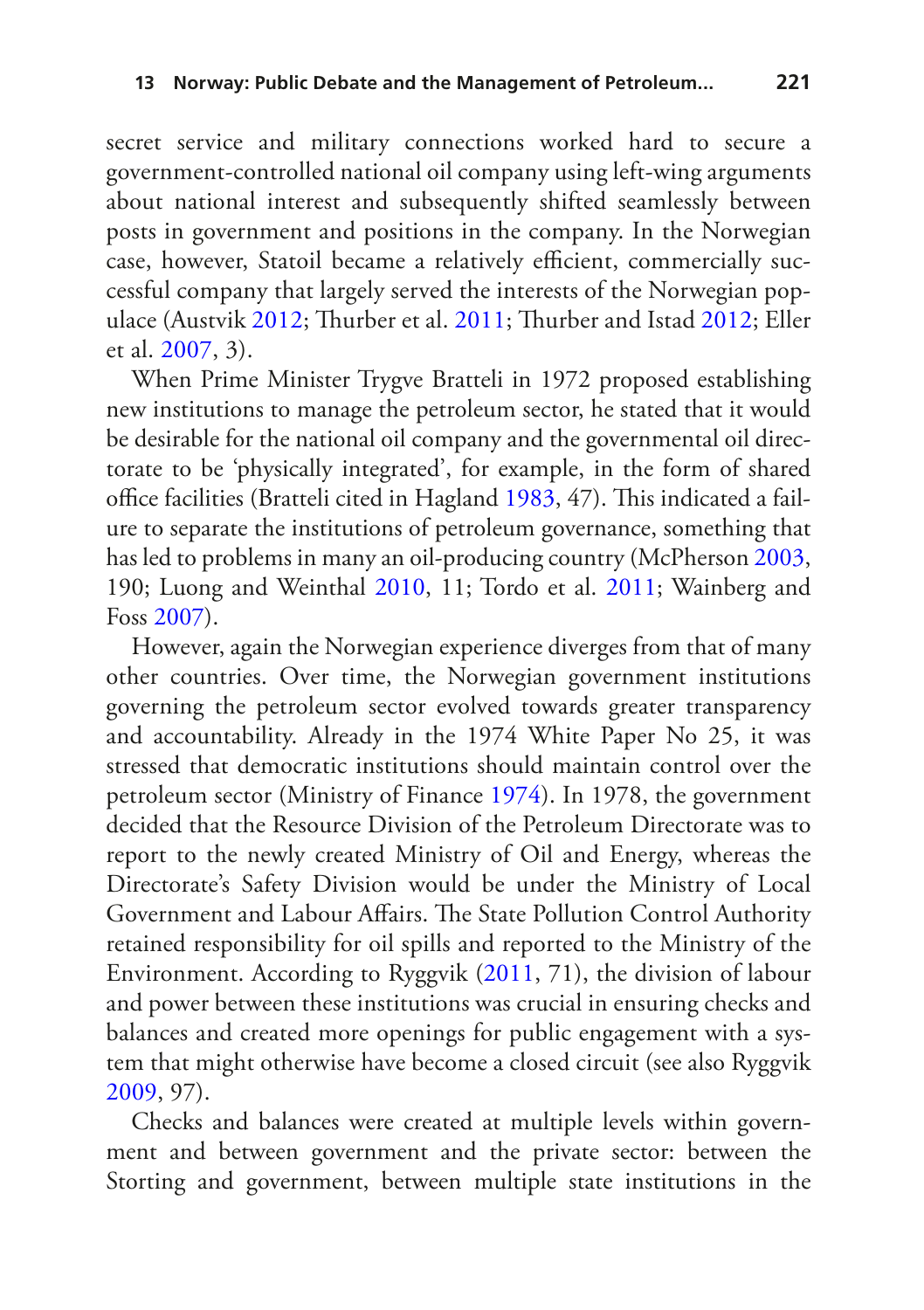petroleum sector, between state institutions and the national oil company, between the national oil company and private and international oil companies (Berrefjord and Heum [1990,](#page-22-0) 31, 35; Wyller [1975](#page-28-0), 156). Despite the narrow beginning, the Norwegian institutions ultimately came to be seen as the 'canonical model of good bureaucratic design for a hydrocarbon sector' (Thurber and Istad [2012](#page-27-5), 599).

However, according to Håkon Lavik [\(1999,](#page-24-2) 78), who worked as a journalist between 1970 and 1974 for Norway's major quality daily, *Aftenposten*, there was little serious media coverage of the North Sea oilfields until around 1977–1978 (see also Ryggvik [2009](#page-26-1), 180). The increase in media interest was triggered by a rise in trade union activity in the petroleum sector. There had been numerous fatal accidents in connection with the construction and operation of the first Norwegian oil platforms and a serious blow-out at the Ekofisk Bravo platform in 1977. In 1978, the unions launched a series of strikes aimed at improving working conditions and pay for oil workers. The strikes went on sporadically until 1986, peaking around 1981 (Ryggvik [2011](#page-26-2)). Thus, the trade unions were one of the first elements of Norwegian civil society that sought to influence the petroleum sector and to place it firmly on the public agenda. As noted by Berrefjord and Heum [\(1990](#page-22-0), 36), 'Norwegian oil policy was no longer a matter to be left to a few people to define'.

## **1980s and 1990s: Norwegian Oil Reaches Maturity**

Even before Statoil was established, there were concerns that the economic and political power that such a company could amass would enable it to control political processes in the country rather than vice versa (Ryggvik [2009](#page-26-1), 189; Berrefjord and Heum [1990](#page-22-0), 34, 39). People on the right of the political spectrum feared that a powerful, state-owned Statoil would move Norway towards a centrally planned economy; people on the left feared that Statoil could undermine Norwegian democracy.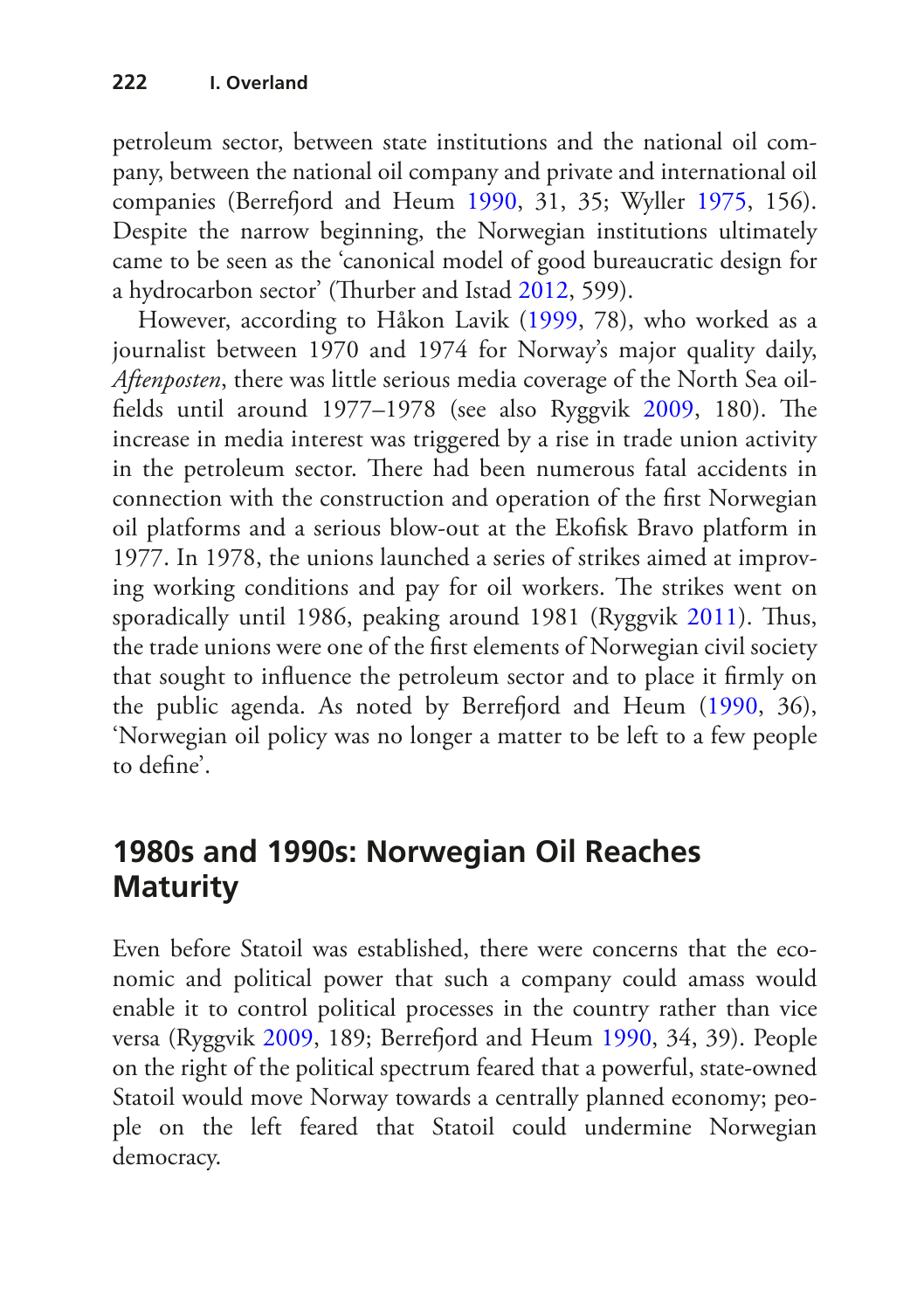When the large Statfjord oil and gas field started generating substantial revenue for Statoil around 1980, the company's clout grew substantially, deepening fears about its dominant position in society (Ryggvik [2009,](#page-26-1) 189). After protracted debate, the parties in the Storting reached a compromise in 1984, whereby a large portion of Statoil's assets would be spun off into a separate economic entity referred to as the State's Direct Financial Interest (SDFI) [*Statens direkte økonomiske engasjement*]. Over time, the value of SDFI became significantly greater than that of Statoil. This limited Statoil's dominant position in the petroleum sector and in Norwegian society, without disrupting the high degree of government control over petroleum revenues. Statoil went on to become a major centre of power in Norwegian society, but would probably have become even more of a behemoth had it not been for SDFI (Ryggvik [2009](#page-26-1), 190).

In 1986, the three main companies on the Norwegian continental shelf were forced into the Gas Negotiating Committee [*Gassforhandlingsutvalget*] established to negotiate the sale of all Norwegian gas collectively. Part of the logic behind the creation of this new institution was to limit the dominance of Statoil while ensuring continued Norwegian control (Austvik [2012](#page-21-1), 322).

In 1988, a major scandal erupted in connection with Statoil's construction of an oil refinery at Mongstad on the west coast of Norway. Steadily worsening cost overruns ended up at NOK 6 billion (ca. USD 900 million), a sum that caused a public uproar (Austvik [2007](#page-21-2), 210). The matter received intensive media coverage; the Statoil board was disbanded, and Arve Johnsen, who was still CEO, had to step down in disgrace. The term 'mong' was coined, meaning a sum of money equivalent to the Mongstad cost overrun, and was used many years afterwards to ironize over wastage in Norway's nouveau riche, oil-fuelled economy (e.g. Fadnes [2007\)](#page-23-2). Philosopher and novelist Georg Johannesen (under the pseudonym Guri Johns) wrote a satirical novel about Mongstad in which an armada of helicopters thundered over his head on their way to the refinery's central canteen (Johns [1989](#page-24-3)). Clearly, at this point, there was no lack of public debate.

However, the next major development caused relatively little public discussion: in 1990, Statoil entered a strategic alliance with BP. The two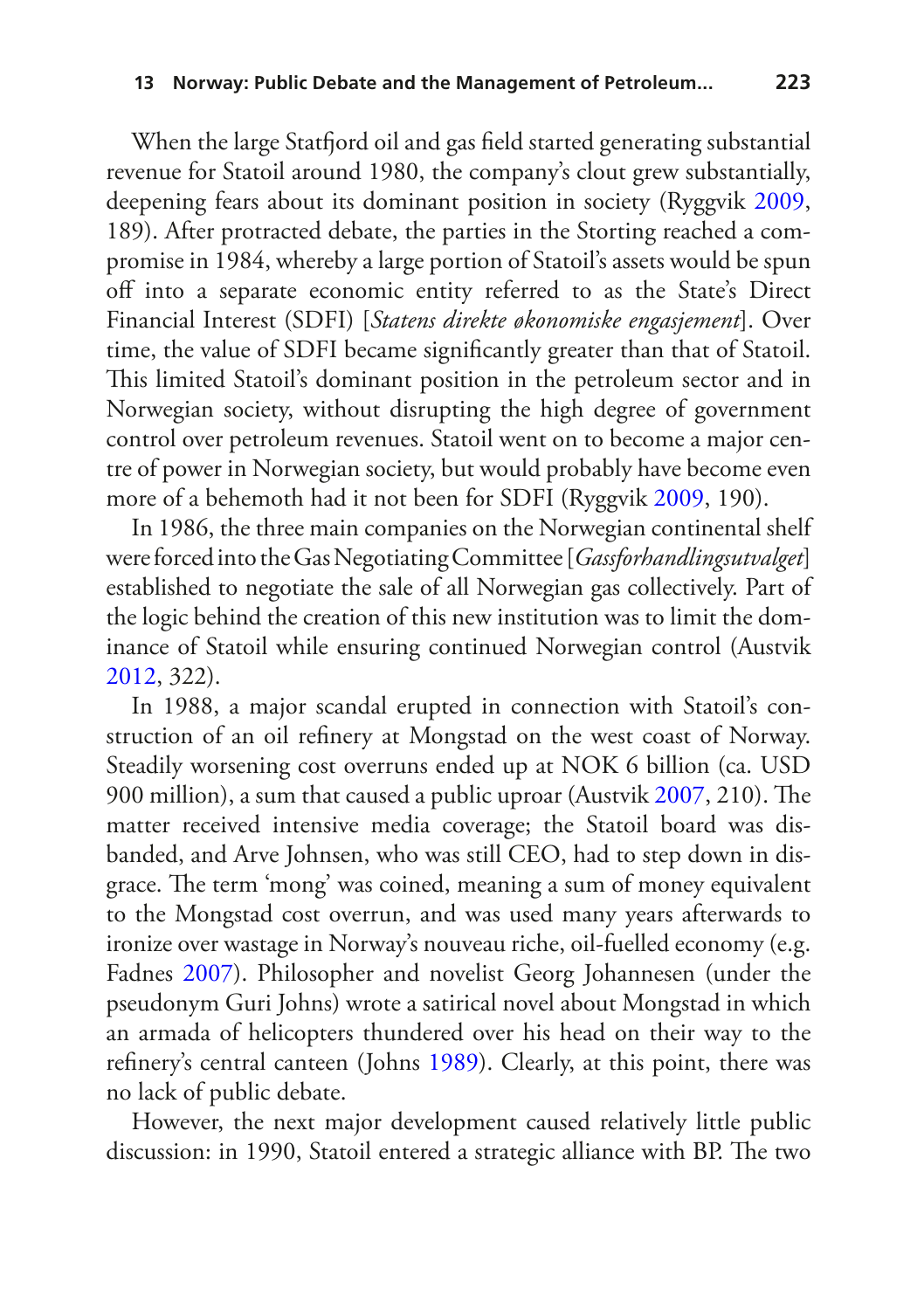companies were to work closely together in China, the Soviet Union, Vietnam and West Africa. This signalled a major shift—from Statoil as the key instrument for securing Norway's national interest on its continental shelf against powerful international oil companies, to a striving to become one of those companies. Ryggvik [\(2009](#page-26-1), 207) refers to the deal as 'dramatically comprehensive' and notes that the financially weak BP was mainly interested in Statoil's considerable cash reserves. Statoil's CEO Harald Norvik had little trouble mobilizing the support of the politicians, officials and journalists who surrounded him. According to Ryggvik ([2009,](#page-26-1) 195), reactions to Norvik's vision in a meeting at the Polytechnic Society in the spring of 1990 were 'enthusiastic, almost euphoric'.

## **2000s: Privatization of Statoil**

On 18 June 2001, Statoil was partially privatized and listed on the Oslo Stock Exchange. Early on in the preceding debate on privatization, only the Conservative Party and the Progress Party had been clearly in favour. The Socialist Left Party opposed any form or degree of privatization, while the parties at the centre of the political spectrum (the Centre, Christian Democrat and Liberal parties) did not initially have a clear position on the matter. The two unions of oil workers held differing views, and Labour was divided on this question (Ryggvik [2010](#page-26-3), 104). As the country's largest political party, the Labour Party's conclusions would be decisive for the outcome.

Jens Stoltenberg, Labour Party leader and Prime Minister in 2000–2001 was among those who saw that, if it remained fully state-owned, Statoil would likely never be as efficient as a private company could be. Government-owned oil companies in many countries were highly inefficient, and it was hoped that partial privatization could help Statoil to avoid such a fate. The Labour Party voted at its annual congress in November 2000 to support partial privatization, and later that year the Labour government presented the privatization proposal to the Storting. A significant minority within the party, however, wanted the company to remain fully state-owned. Reflecting the level of political conflict caused by the partial privatization of Statoil, Finn Lied in 2008 called it 'one of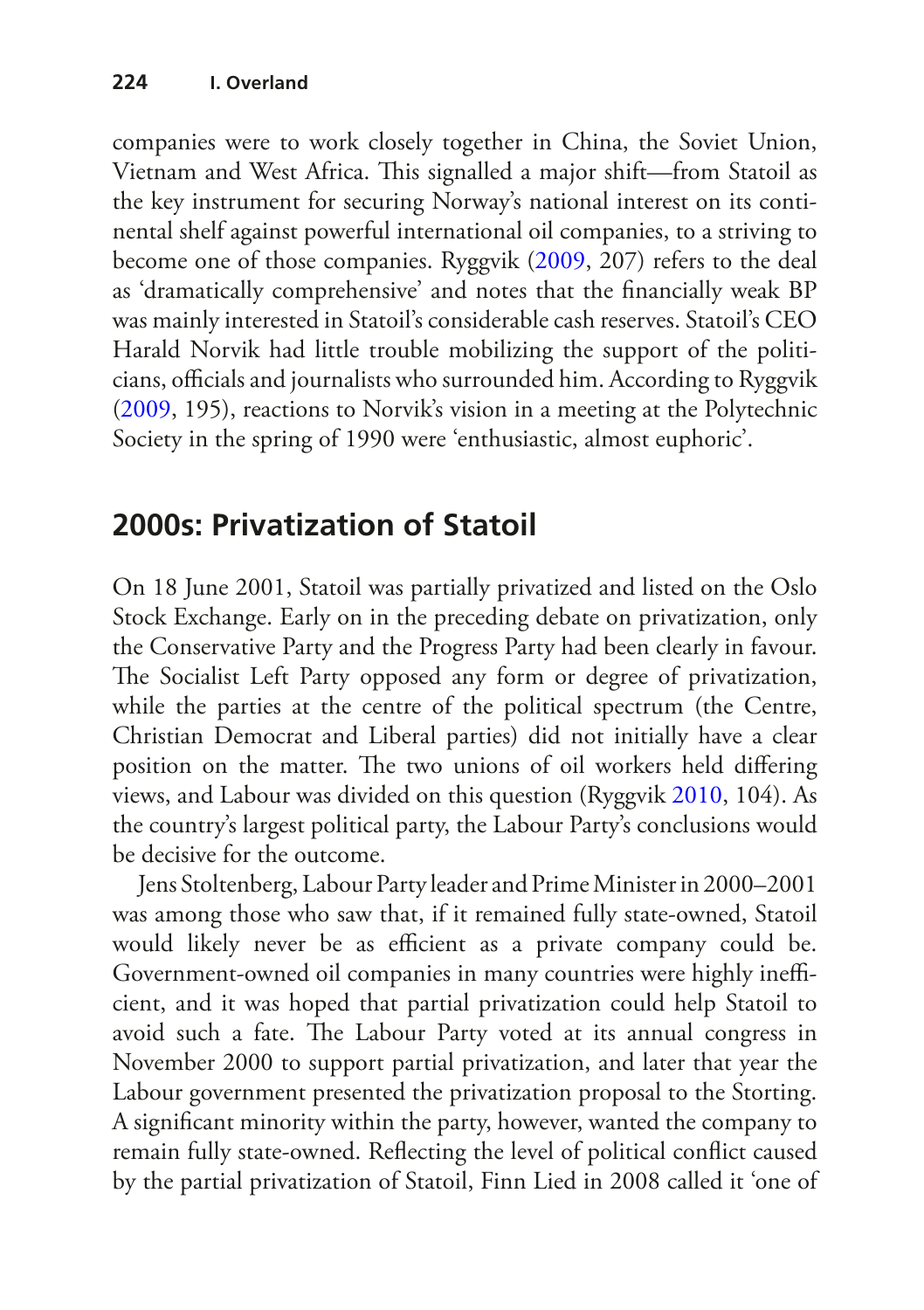greatest errors in Norwegian political history' (Lied cited in Haugstad [2008](#page-23-3), 30).

The process that led to Statoil's partial privatization in 2001 had been kicked off by the then-director of Statoil, Harald Norvik, who launched a public debate about the matter in 1999, after pondering it for 10 years (Ask [2002](#page-21-3); Hellestøl [1999;](#page-23-4) Ryggvik [2010\)](#page-26-3). Olav Fjell, who took over as CEO of Statoil after Harald Norvik in 1999, continued the pressure for partial privatization of the company. 'A 30% privatization may result in huge money. Huge money', he told a Norwegian journalist in November 1999 (Fjell cited in Lorentzen [1999\)](#page-24-4).

The public debate on whether to privatize or not peaked in 2000. A search for the words 'Statoil AND partial privatization' ['Statoil AND delprivatisering'] in the Norwegian newspaper archive Atekst yields only 20 hits for 1998, but 217 for 1999 and 525 for 2000. Articles include interviews with Statoil managers and politicians, op-eds, editorials and guest commentaries by economists and others. These articles played a central role in raising the issue of privatization, paving the way for it to be carried through.

In addition, within the Labour Party there was a network that was not publicly known, the so-called oil group, and its discreet promotion of privatization may have been decisive. A former editor of the social democratic daily *Arbeiderbladet*, Wiktor Martinsen [\(2004](#page-24-5)), has argued that privatization would probably not have taken place if the existence of the oil group had been publicly known in 2000. In his book *Statoil for Sale*, he strongly criticizes Labour Party leader Jens Stoltenberg and others in the party leadership for having let down the labour movement by moving forward on privatization without a broader discussion within the party (Martinsen [2004\)](#page-24-5). In an interview with the newspaper *Aftenposten*, Martinsen said:

They were obsessed by a new idea, and the partial privatization of Statoil represented a totally different policy than the party had previously represented. Therefore, this issue should have been subject to a broad debate within the party, but this did not happen. At first, many of them didn't even want the party's national congress to consider this important matter. (Martinsen cited in Salvesen [2004\)](#page-26-4)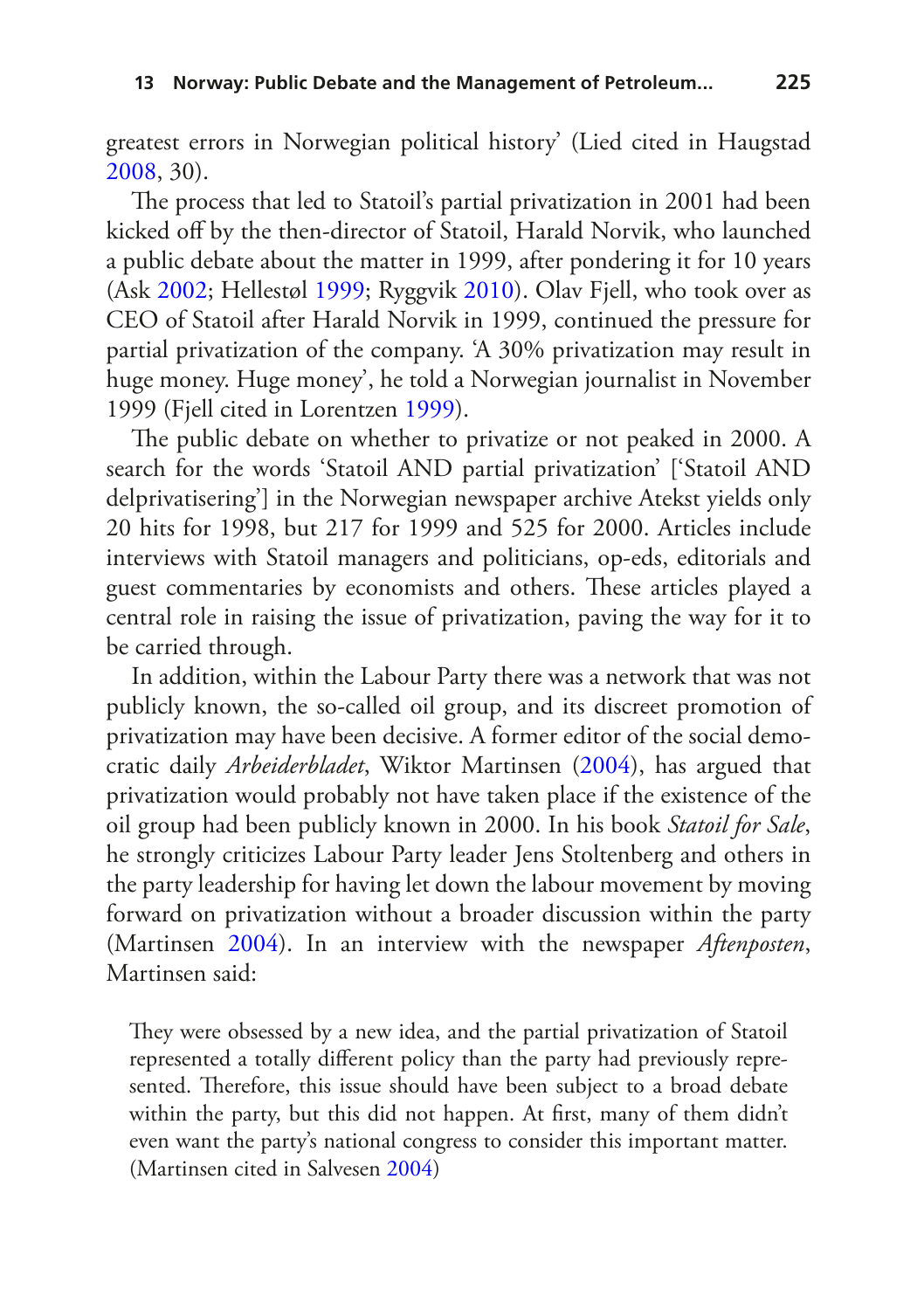After the initial partial privatization of Statoil in 2001, the state's share of the company was 81.7%. Following further sale of stock in 2004 and 2005, the government share fell to 70.9%. Meanwhile, the debate continued. In 2005, left-wing academics Helge Ryggvik and Ole Andreas Engen ([2005,](#page-26-5) 56), in cooperation with the SAFE union of oil workers, issued a report proposing an alternative petroleum policy, arguing that the state should fully renationalize the company.

In 2007, when Statoil merged with the oil and gas division of its rival Norsk Hydro, which had a majority of private shareholders, the state share of the new company fell to 62.5%. However, in subsequent years the government bought back shares to raise its stake to 67% again. Although this was not what Ryggvik and Engen had envisaged, the partial privatization of Statoil and, later, the retention of an absolute majority of the shares by the government represents a typical Nordic compromise between state and private ownership, each of which is championed by different political parties and interest groups (see also Berrefjord and Heum [1990](#page-22-0), 46).

# **The Sovereign Wealth Fund**

The oil price hikes in the 1970s made it clear that the flow of petroleum revenues was determined by exogenous factors that could be neither controlled nor predicted. A consultative committee, led by the Director of the Central Bank, Harald Skånland, was appointed to come up with suggestions for how to handle such fluctuations. The committee proposed that the state's petroleum revenues should be decoupled from its budget expenditure by saving the revenues in a fund. It also proposed that the fund should be placed in international capital markets to avoid overheating of the Norwegian economy (Lie [2012,](#page-24-6) 151). This fund was finally established in 1990 (Steigum [2002,](#page-27-0) 7).

The creation of the sovereign wealth fund was also associated with the departure from the policy of limiting the expansion of oil and gas extraction. This had been a central element of Norwegian petroleum policy and policy debates in the first half of the 1970s but had gradually faded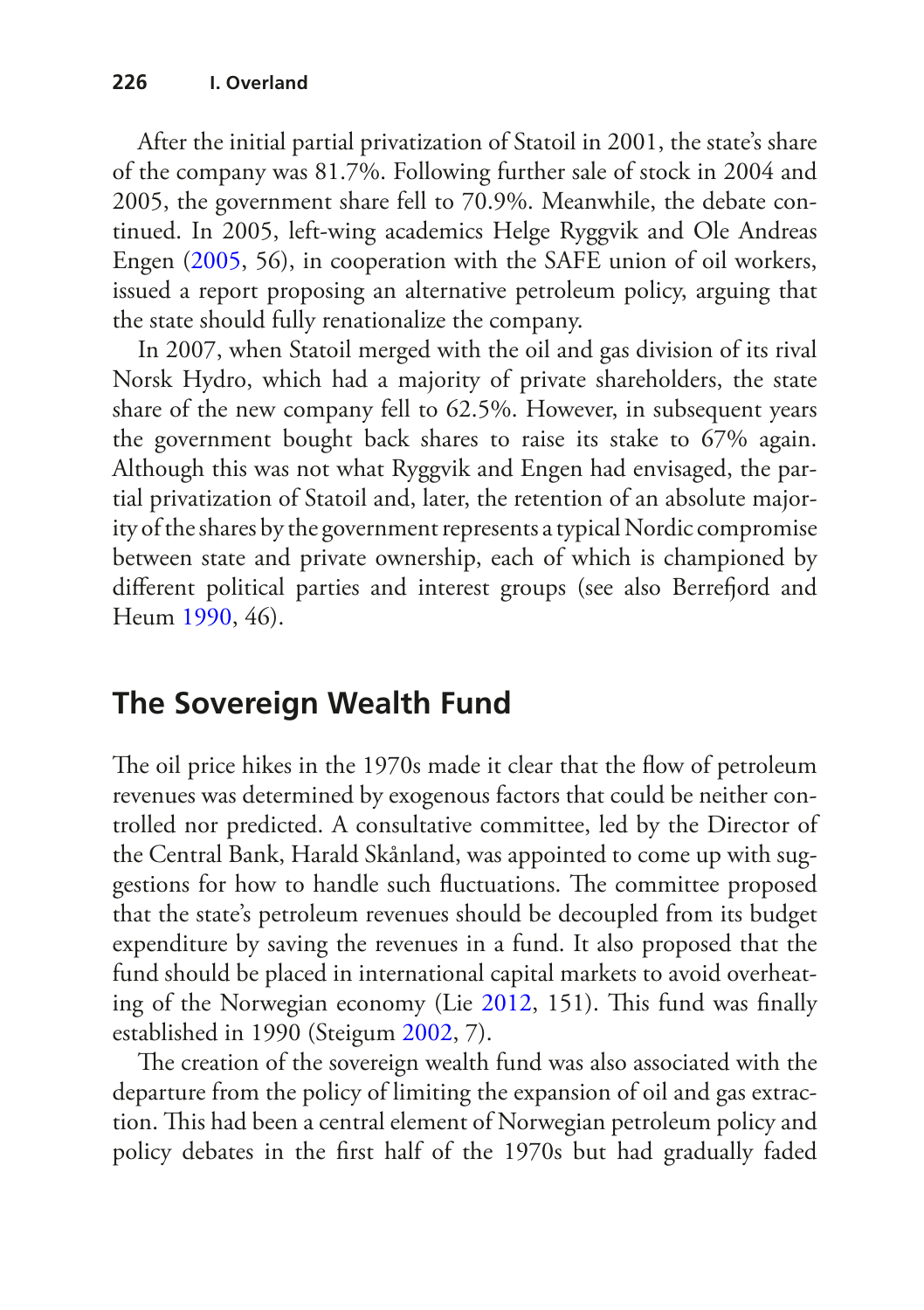(Ministry of Finance [1974,](#page-25-5) 6; Kristoffersen [2014](#page-24-7), 20; Bergesen [1975,](#page-22-2) 52). The first departures from the policy of limiting the growth of oil and gas extraction were counter-cyclical economic measures taken during periods of economic crisis (Ryggvik [2009](#page-26-1), 150). As the petroleum sector and its clout grew, vested interests within the sector started pushing harder for expansion. When the financial spokesperson for the Conservatives, Per Kristian Foss, proposed that petroleum development should be slowed down, he was met by a 'storm of protest' from the oil companies (Ryggvik [2009](#page-26-1), 194). The creation of the sovereign wealth fund marked the death knell for self-imposed limitations on oil and gas development: it could now be argued that there was no need to limit the pace of oil and gas extraction, because any surplus created could be placed in financial assets abroad—earning more interest than resources in the ground while avoiding overheating of the Norwegian economy.

#### **Spending the Proceeds**

Entertainingly, many Norwegians refer to the sovereign wealth fund in English as 'the fun', presumably due to problems with English pronunciation, as the final 'd' is often silent in the equivalent Norwegian word, *fond.* Over the years, most actors came to see the fund as a good thing, nonetheless many aspects of fund management continued to be debated and adjusted (see Langved [2014;](#page-24-8) Linderud and Langved [2015](#page-24-9); Haram and Senel [2015\)](#page-23-5).

In 2001, the Labour government of Jens Stoltenberg introduced the 'fiscal rule', according to which a maximum of 4% of the fund's value—equivalent to the expected annual capital gains after inflation—could be spent per year (Holden [2013](#page-23-6), 871). The right-wing Progress Party opposed this and stated explicitly in its party programme that the fiscal rule should be slackened: 'The Progress Party has always believed that the petroleum fund, which is overflowing with money, should be used for investments in Norway to ensure that we have good hospitals, homes for the elderly, schools and infrastructure for future generations' (FRP [2016](#page-23-7)). Also members of other political parties have argued that the money should be invested in Norway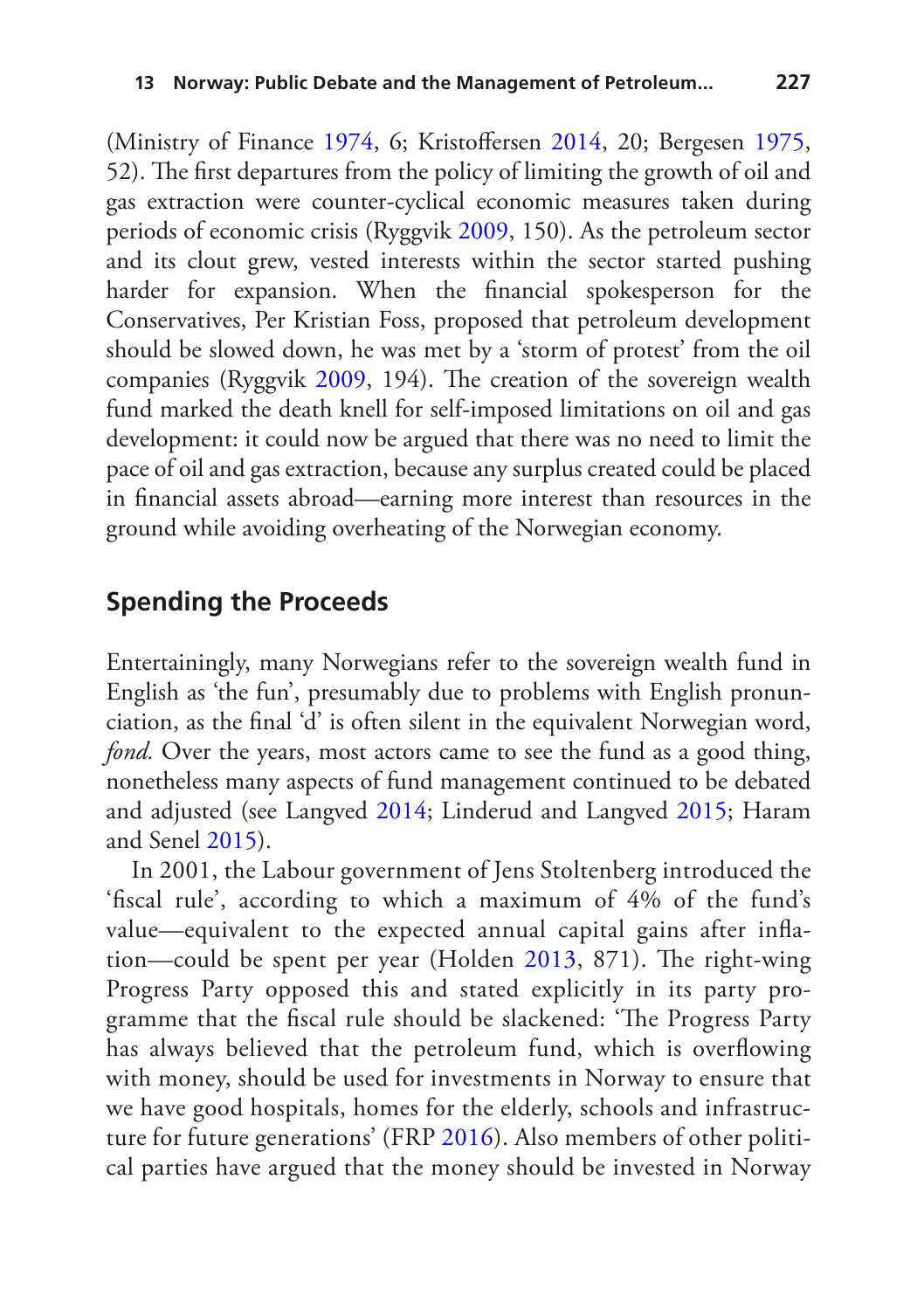rather than in international financial markets. 'Spend the money on schools, medical care and roads', an MP from the pro-agrarian Centre Party said in 2002, criticizing his own party for failing to secure sufficient funds for rural parts of the country (Kopland [2002](#page-24-10)).

Trying to rein in the urge to spend the country's wealth, the Governor of the Central Bank proposed in 2012 that the limit set out by the fiscal rule be reduced from 4% to 3% (Olsen [2012](#page-25-6), 7). Also other Norwegian experts—such as former Director of Statistics Norway, Hans Henrik Scheel and Professors Hilde Bjørnland and Steinar Holden—argued for stricter curbs on spending (Haug [2014\)](#page-23-8).

Humphreys and Sandbu [\(2007](#page-23-9), 195, 216) state that the limitations on what Norway's sovereign wealth fund can do are actually 'extremely weak', that the fiscal rule is in fact an informal convention rather than written law and that it is mainly the broader societal context that limits the actions of policymakers and fund managers. They believe that, in a different context, the fund would be unlikely to function as successfully (see also Stevens and Dietsche [2008,](#page-27-8) 60).

#### **Where to Invest?**

Initially, the fund was invested exclusively in foreign government bonds, but in 1997 the Storting voted to place 40% of the fund's capital in foreign stocks. In 2007, the Ministry of Finance decided to increase the ratio of stocks from 40% to 60% (NBIM).

Many different actors contributed to discussions about the allocation of the fund's capital. Arne Jon Isachsen, a professor at the Norwegian Business School, has been active in the debate about the petroleum fund's investments by appearing in the media, blogging and participating in public seminars. For example, in 2004 he recommended that the fund invest in real estate in addition to stocks and bonds, arguing that it would bring diversification while helping to prevent the fund from becoming too influential on the world's stock markets (Isachsen [2004](#page-24-11), 3). The Norwegian government decided in 2010 that up to 5% of the fund should be invested in real estate.

Investor and billionaire Øystein Stray Spetalen has on many occasions harshly criticized the management of the petroleum fund. Particularly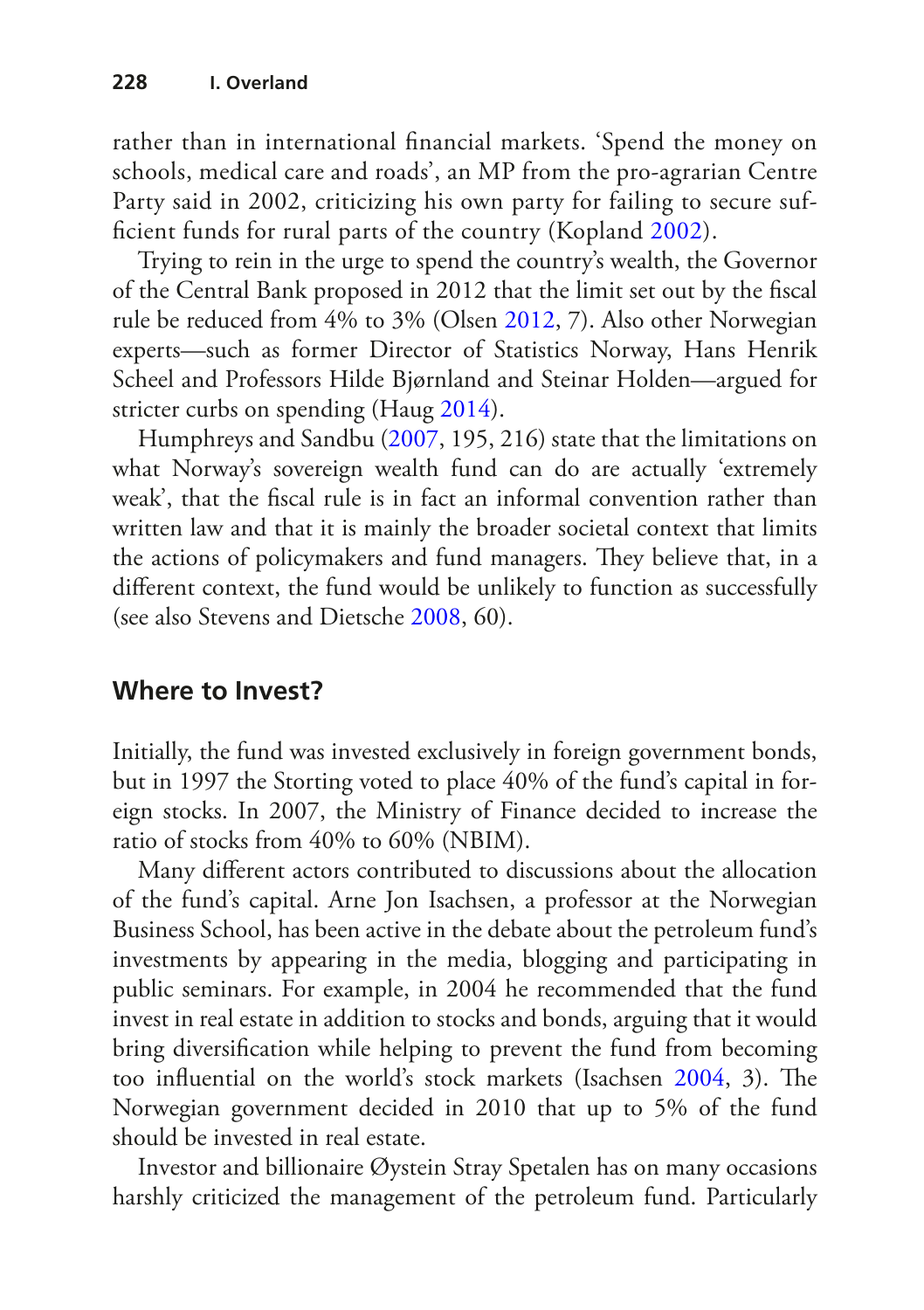critical about the use of foreign companies to handle fund investments, he has branded the fund's investment strategy a 'total failure' (Spetalen cited in E24 [2011\)](#page-22-3), and its stock market investments 'madness' (cited in Nervik and Haugan [2011](#page-25-7)). It is not clear whether Spetalen has had much influence, but he is one of the many different people involved in the public debate on how to handle Norway's petroleum wealth.

#### **Ethical Guidelines for Fund Investments**

In 2001, a Human Rights Council was established by the Ministry of Finance to help the fund avoid getting involved in human rights violations through its investments (Etikkrådet [2015](#page-22-4)). However, some actors wanted a stronger structure to ensure ethical investment of the fund's vast holdings, with clearly defined guidelines and a Council on Ethics with a broader scope than the Human Rights Council. These were ultimately created in 2004, after considerable public debate (RORG [2015\)](#page-26-6).

At first, almost all politicians and the entire bureaucracy had been against the idea of imposing further ethical requirements, fearing that it would cause the fund to lose money. For example, outspoken author and journalist Erling Fossen [\(2002](#page-23-10)) was highly sceptical that a petroleum fund could be an ethical investor. Others, such as a commentator in *VG*, the country's largest newspaper, were more optimistic (Staavi [2015\)](#page-27-9). Yet, civil society continued to push for the creation of a Council on Ethics—and once the council had been established, political players across the board were proud of it. This is thus an example of the successful influence of civil society on Norwegian petroleum revenue management.

A broad range of civil society actors contributed to the public debate that led up to the creation of the ethical guidelines and ethics council. In March 2002, the NGO Framtiden i våre hender [The Future in our Hands] published a report concluding that the fund had invested in companies that damaged the environment and violated human rights (Bay [2002](#page-21-4)). In June 2002, an expert on international law, Asbjørn Eide, harshly criticized a set of ethical guidelines proposed by the government. 'This is not good enough. Even if the Storting approves the proposal from the government, many of the fund's investments will not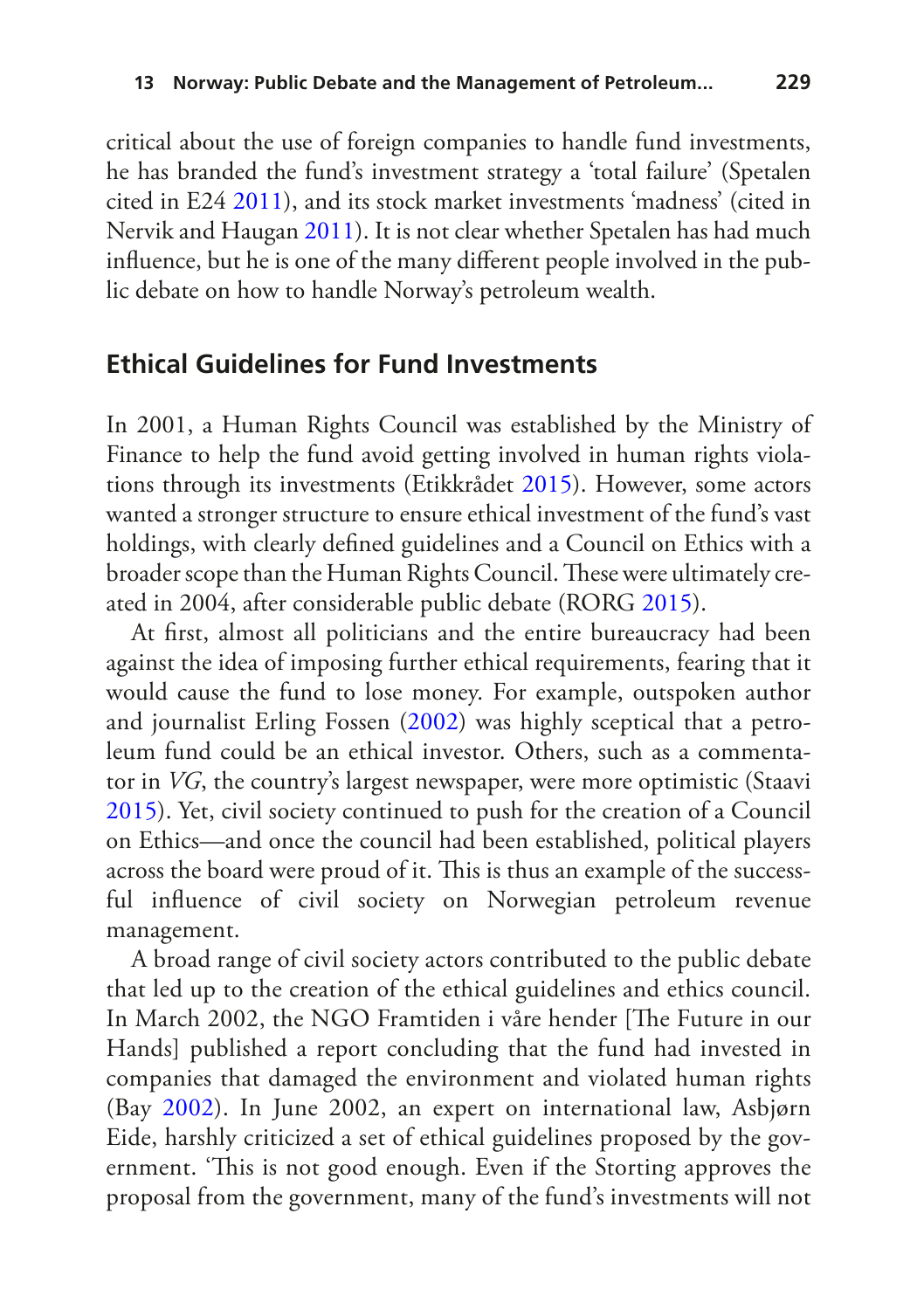be in the spirit of international law' (Eide cited in Ergo [2002\)](#page-22-5). Prior to the parliamentary vote on the ethical guidelines, the Norwegian Forum for Development and Environment, a network of 50 Norwegian developmental, environmental, peace and human rights organizations, produced recommendations for the contents of the ethical guidelines (ForUM [2003](#page-23-11)).

In the end, the government-appointed Graver Commission recommended the creation of a Council on Ethics and a set of ethical guidelines (NOU [2003](#page-25-8), 22). The composition of the Graver Commission provides another example of the involvement of relatively diverse actors in Norwegian policy discussions: Hans Petter Graver (Professor, law), Jarle Bergo (Deputy Director of the Bank of Norway), Alexander Cappelen (Associate Professor, economics), Ola Löhman (Swedish consultant), Janne Haaland Matlary (Professor, political science), Gro Nystuen (PhD candidate, law), Bente Rathe (businesswoman), Lasse Ruud (company director), Per Sandberg (engineer) and Anne Kristin Sydnes (Special Advisor and former Minister of Development).

The five members of the Council on Ethics are appointed by the Ministry of Finance. They do their work not as government employees but as individuals with academic expertise, high-level experience from private business or links to civil society (Etikkrådet [2016](#page-22-6)). The council receives a steady flow of suggestions from NGOs and other organizations concerning specific companies or business areas that should be banned from the fund's holdings. As a result, it functions as a channel for contact with civil society, and the public debate over the council continues, with input from organizations such as Amnesty Norway, Nature and Youth, Bellona, Friends of the Earth Norway and individuals such as business development specialist Terje Osmundsen.

# **Environmental Policy Issues**

Exemplifying the continuing debate surrounding the sovereign wealth fund are the efforts of the Rainforest Foundation to stop the fund from investing in companies that contribute to the destruction of tropical forests (Regnskogfondet [2014\)](#page-26-7). Also the Church of Norway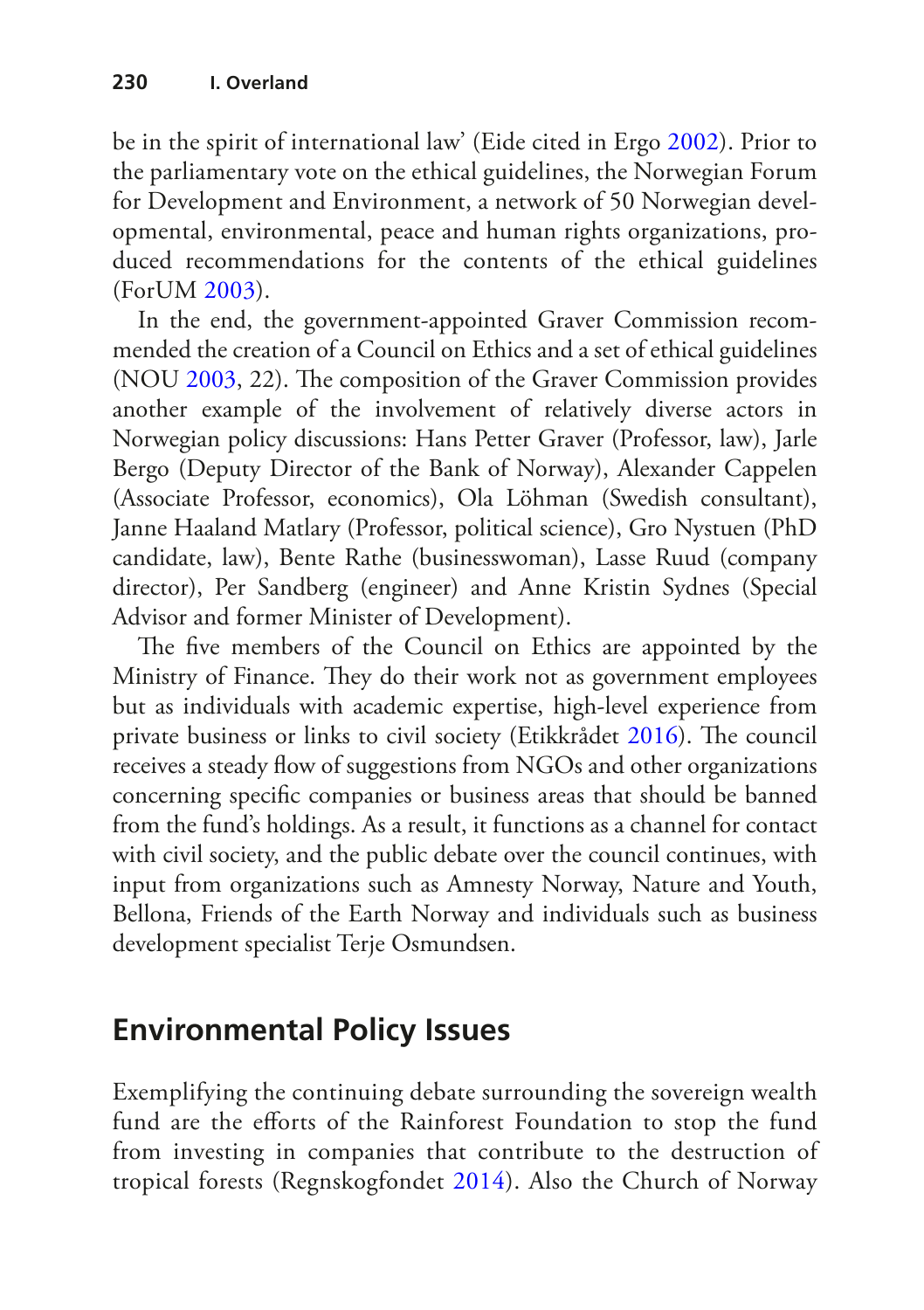has contributed to the debate, arguing that the overarching goal of the fund must not be to achieve the highest possible returns and encouraging it to prioritize climate change and poverty reduction. 'Faith in … God makes sustainable management of His creation, compassion and solidarity with future generations, poor and marginalized people, indispensable values for the Church of Norway', the Church wrote in a statement after its 2013 synod. It also had several specific suggestions, for example, that 5% of the fund should be invested in poor countries, rising to 10% over time (Den norske kirke [2013\)](#page-22-7). These suggestions have not yet been followed up.

One area of particularly active debate has been whether the fund should invest in coal companies. In 2014, the NGOs Framtiden i våre hender, Greenpeace and Urgewald published a report on the fund's investments in coal. They found that NOK 82 billion was still invested in 156 coal companies, a figure far greater than previously admitted by the fund managers (Linderud [2015](#page-24-12); Jorde [2014](#page-24-13); Schücking [2014\)](#page-26-8). An expert group led by former high-ranking Ministry of Finance official Martin Skancke in 2014 advised the government not to pull out of all coal companies, arguing that the fund is a more ethical shareholder than most others and that it is easier to influence the companies from within. 'Coal mining in itself is not an ethically reprehensible activity', they held (Skancke cited in *Dagbladet* [2014](#page-22-8)). However, the Storting ultimately voted that the fund should withdraw from coalrelated investment, starting from 1 January 2016. Civil society had won again.

Another example of the growing importance of environmental issues in the public debate about petroleum policy concerned whether to start using natural gas to generate electricity, which had previously been generated almost exclusively from hydropower in Norway. In March 2000, after a protracted public debate, the minority government lead by the Christian Democrat Kjell Magne Bondevik stepped down when the opposition parties forced through changes to the legislation on pollution to facilitate the building of gas power plants at Kollsnes and Kårstø in western Norway. The Bondevik government chose to relinquish power rather than retract its climate policy pledges (Balke Hveem [2016\)](#page-21-5).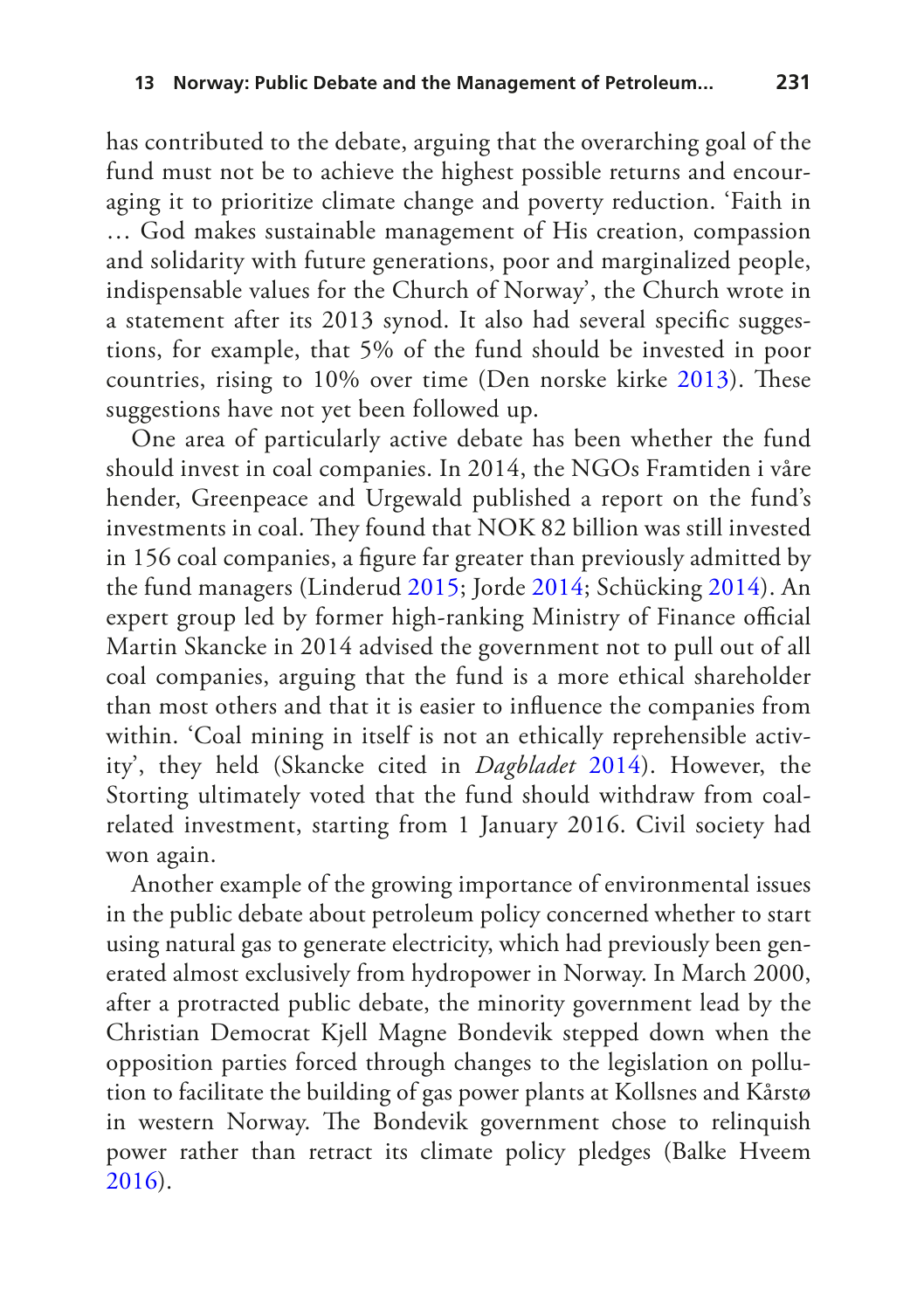### **Oil Exploration in the Lofoten and Vesterålen Archipelagos**

One of the most controversial petroleum policy issues after the turn of the millennium was whether to carry out an environmental impact assessment of potential petroleum extraction in the seas off the Lofoten and Vesterålen archipelagos in the Arctic part of Norway. This area was expected to hold vast oil and gas resources but is also a spawning ground for some of the world's richest fish stocks and an area of great touristic potential (Overland and Krivorotov [2015](#page-25-9)). An environmental impact assessment was considered by many as the first step towards oil and gas extraction there.

In 2009, the Popular Campaign for an Oil-Free Lofoten and Vesterålen [Folkeaksjonen oljefritt Lofoten, Vesterålen og Senja] was founded, bringing together several smaller initiatives (Hegnar [2009\)](#page-23-12). In 2010, three of the most active environmental organizations in Norway—Bellona, Friends of the Earth and Nature and Youth—presented a joint statement to the government concerning petroleum activity in Lofoten and Vesterålen, recommending permanent protection (Pedersen [2010\)](#page-26-9).

By contrast, at the time many local politicians were lobbying in favour of oil exploration, eyeing oil-related jobs and business opportunities for their municipalities. In 2011, some 20 mayors from municipalities in the northern counties of Nordland and Troms arrived at the office of Prime Minister Jens Stoltenberg, demanding the expansion of petroleum exploration to their areas (NTB [2011](#page-25-10)). Despite these efforts, the Stoltenberg government (a coalition of the Labour Party, the Centre Party and the Socialist Left Party) decided to put petroleum activity in Lofoten and Vesterålen on hold. In 2012, 17 mayors, deputy mayors and the district administrator in Nordland and Troms made similar demands as their colleagues had in the previous year. The spokesperson for these politicians told the journalists present: 'We are doing this together because we are eager to have a taste of the good life. We don't want to fall behind and to be put on hold indefinitely. We make this appeal hoping that it will put pressure on the government' (cited in Ree [2012\)](#page-26-10).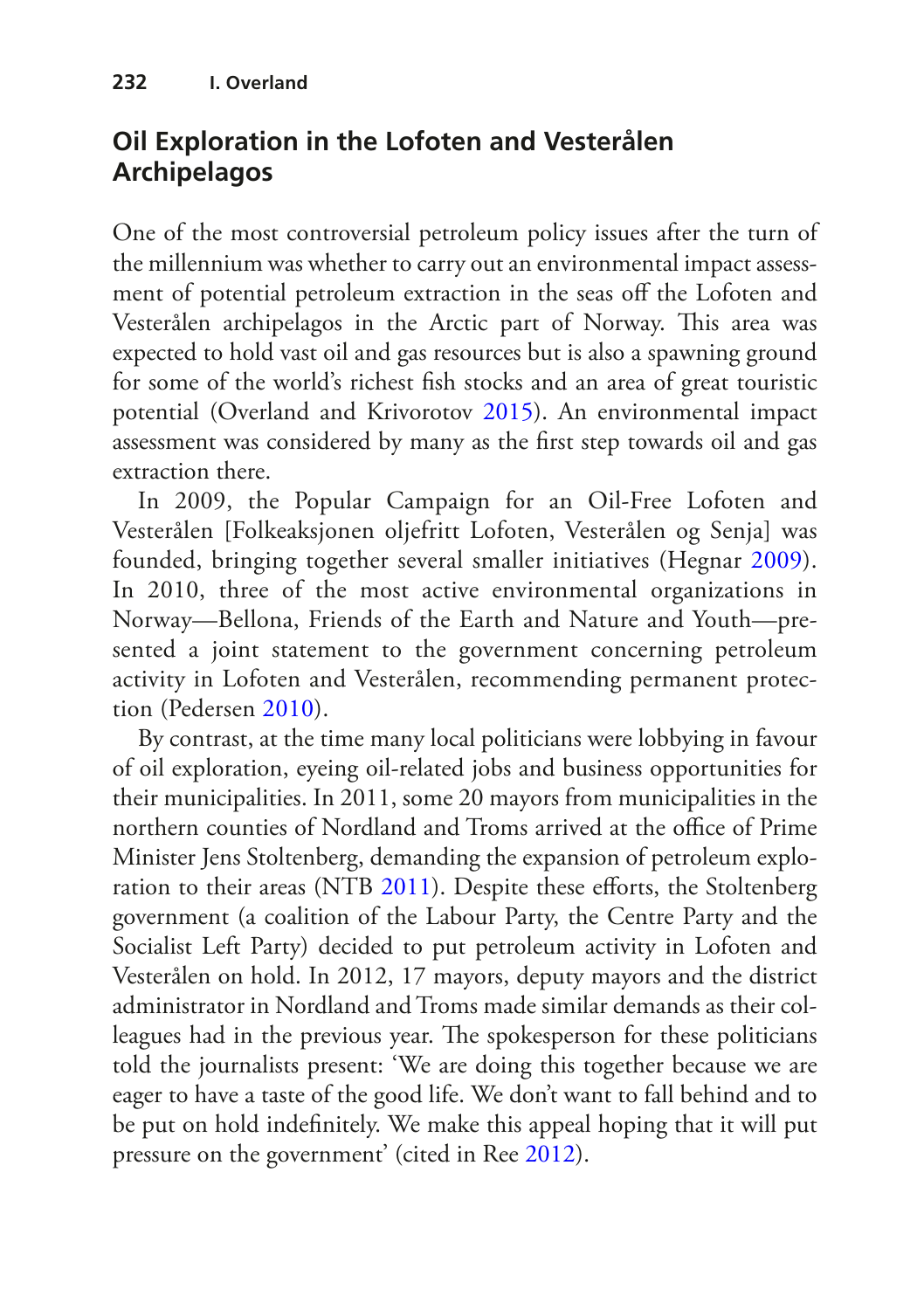In 2014, a report prepared by the analytical consultancy Rystad Energy and sponsored by the Norwegian Oil Industry Association concluded that opening the maritime areas off the Lofoten and Vesterålen archipelago to petroleum exploration would generate more than 1000 jobs in the region (Rørstad and Thonhaugen [2014](#page-26-11)). Following the publication of the report, Geir Seljeseth of the Norwegian Oil Industry Association stated: 'In order to extract oil and gas off Lofoten, Vesterålen and Senja, the companies will spend NOK 60 billion annually for a long period of time. This means a lot of jobs and activity…' (cited in Rørstad and Thonhaugen [2014](#page-26-11)).

The oil companies argued vigorously that opening Lofoten and Vesterålen to the petroleum industry could counteract the expected fall in production from existing fields on the Norwegian continental shelf after 2020. In 2014, one of Statoil's Directors, Arne Sigve Nylund, stated: 'Exploring new areas is important in order to acquire new acreage. It's important because we wish to support long-term development in the north' (Nylund cited in Mogård and Stav [2014\)](#page-25-11).

At the time, the issue had been put on hold by the government until 2017. This represented a compromise between the two governing parties (the Conservatives and the Progress Party, both in favour of launching an assessment of the area for oil exploration) and the two parties in the Storting supporting their minority government (the Liberal Democrats and Christian Democrats, who were opposed to oil development). The local branch of the Progress Party in Northern Norway expressed dissatisfaction with the Party's central leadership because it had compromised with the other parties by agreeing not to open up the area to petroleum exploration (Lysvold [2013](#page-24-14)).

#### **Conclusions**

According to the standard Norwegian encyclopaedia, 'The history [of the Norwegian petroleum sector] is not one of unilineal development characterized by a gradual, harmonic approach to the challenges faced. Even in cases where permanent solutions were found there was often a complicated prehistory characterized by conflicting interests and confrontations'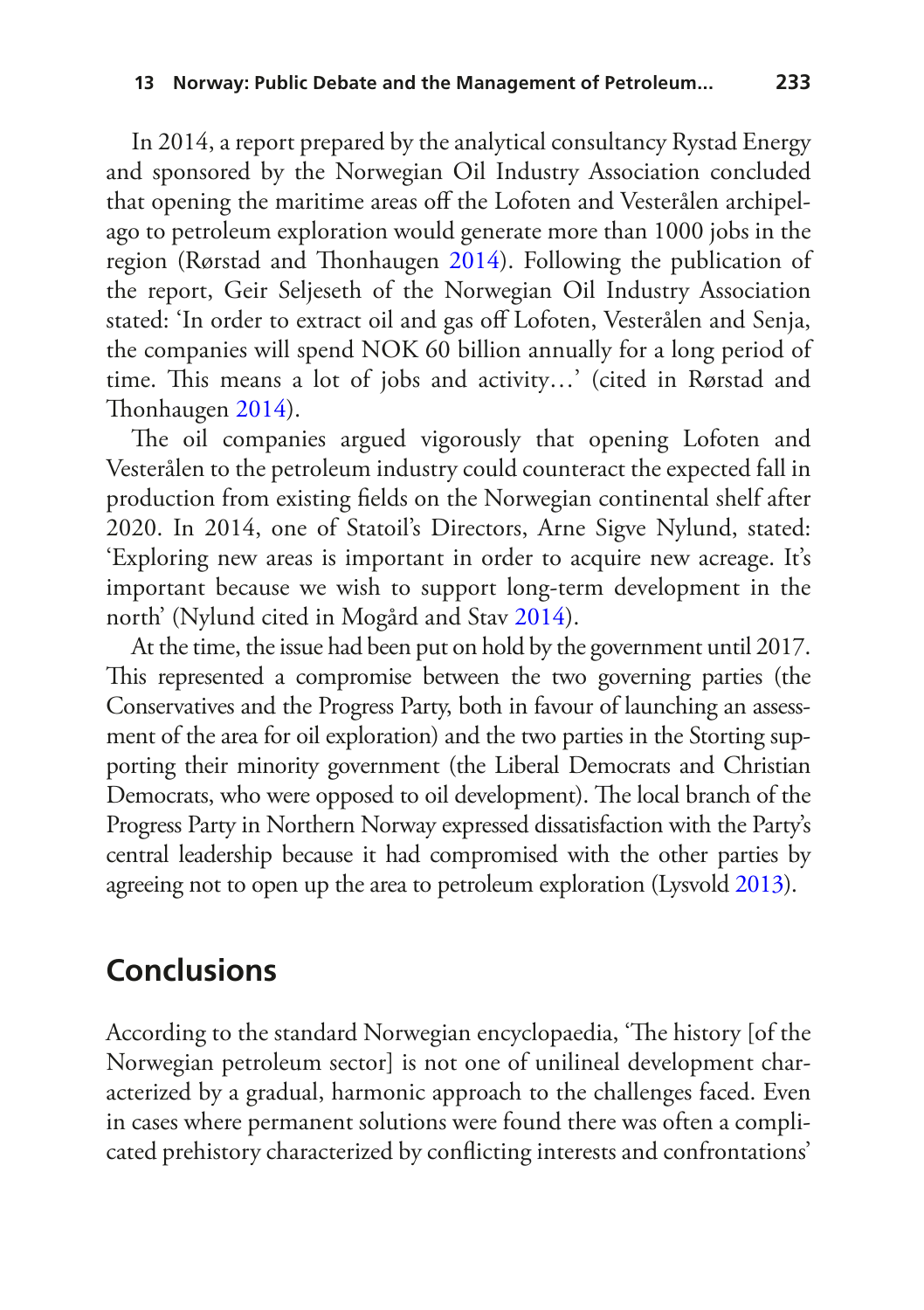(*Store norske leksikon* [2016;](#page-27-2) see also Wyller and Wyller [1975](#page-28-1), 8). Unravelling the (relative) success story of Norwegian natural resource management is therefore complicated, and civil society involvement and open public debate are not the only important elements of Norwegian petroleum governance. During the early years of the country's oil and gas development, most important choices were made by a small number of decision-makers in government, with scant input from the broader society. This may partly have been because there was little understanding of what was at stake. In a letter to the Foreign Ministry in 1958, the Geological Survey of Norway stated 'One can disregard the possibility that there is coal, oil or sulphur on the continental shelf along the Norwegian coast' (Geological Survey of Norway [1958](#page-23-13); see also Naustdalslid [1975](#page-25-2), 15). When Phillips Petroleum contacted the Norwegian authorities in 1962 about the possibility of conducting exploration off the Norwegian coast, the prominent Norwegian statesman Trygve Lie replied: 'I think you are mistaken. Norway has no oil or gas' (Lie cited in Helle [1984](#page-23-14), 25; see also Berrefjord and Heum [1990](#page-22-0), 29).

Especially during the early years, but also later, many factors other than civil society and public debate were decisive for Norwegian petroleum governance. Here we should note the existence of well-functioning political parties, competent and well-intentioned government officials and the separation of powers and division of labour within government and between government and the private sector (Berrefjord and Heum [1990,](#page-22-0) 32).

The character of government officials seems to have been particularly important. There was relatively little corruption; moreover, officials often took a technocratic view of the petroleum sector, a view supported by academics and other independent experts, ensuring a considerable technocratic element in the evolution of Norwegian petroleum governance (Wyller and Wyller [1975](#page-28-1), 8; Naustdalslid [1975](#page-25-2), 27). Especially during the two first decades of the Norwegian petroleum era, economists at the Norwegian School of Economics (NHH), Statistics Norway and the University of Oslo played important roles (see Eide [1974;](#page-22-9) Aarrestad [1978](#page-21-6); Bjerkholt et al. [1981;](#page-22-10) Bjerkholt and Offerdal [1985\)](#page-22-11). The economists at the Ministry of Finance had a particularly strong and independent role (Steigum and Thøgersen [2014](#page-27-10), 4), almost in the style of the BBC comedy series *Yes Minister*.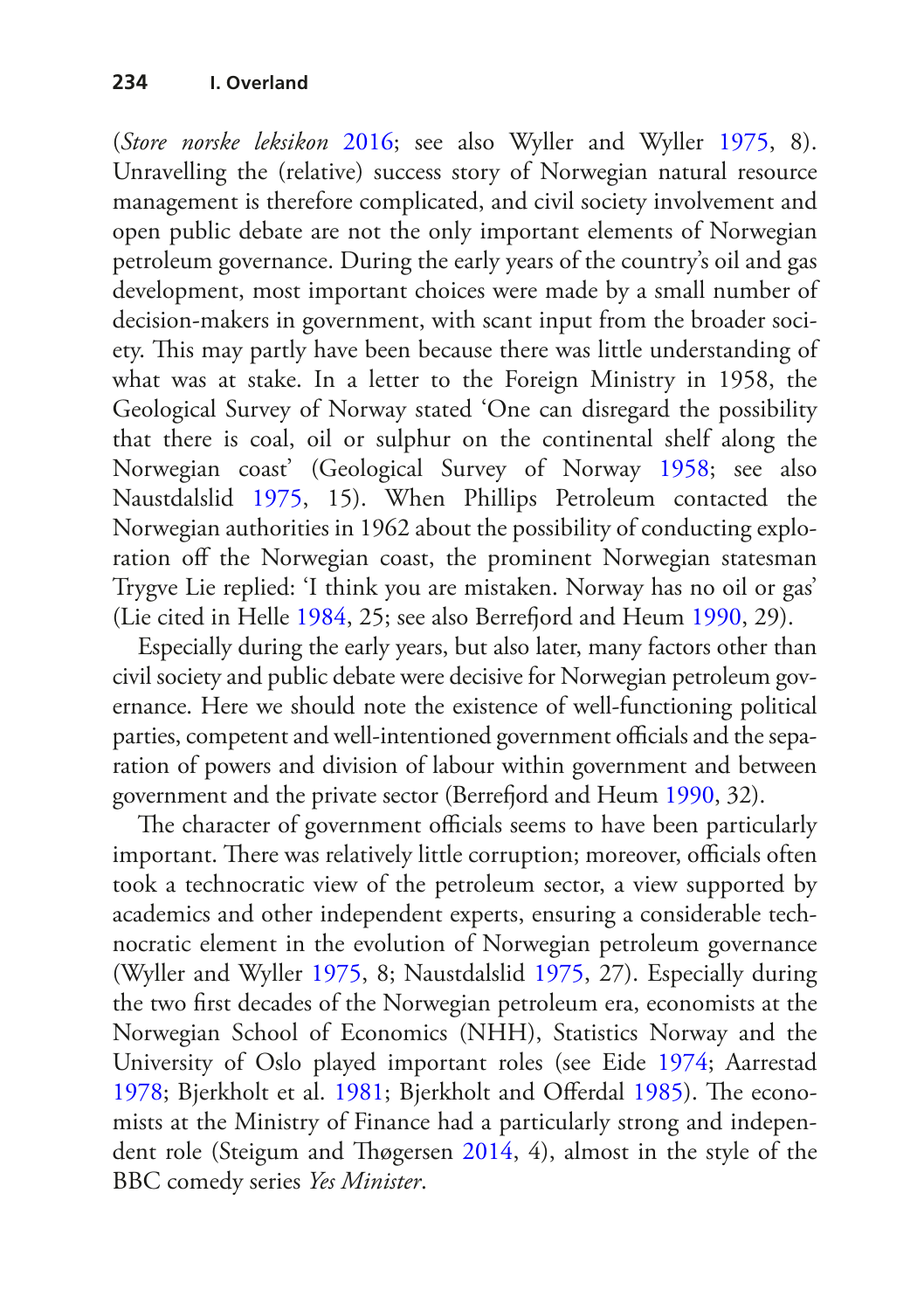Also later on, technocrats continued to play an important role. The decision on partial privatization of Statoil was propelled forward by a small number of people who employed technocratic arguments, not by public discussion and support (although that also took place). The numerous populist initiatives for spending the oil revenues—such as a proposal by Høibraaten ([2016\)](#page-23-15) that the sovereign wealth fund be paid out to the citizens in annual instalments of NOK 250,000—were kept at bay by the technocratic forces (see also Moene [2017\)](#page-25-12).

However, some qualification is needed regarding this interpretation of the early days of Norwegian petroleum development as driven by technocratic elites, well-organized government institutions and established political parties without significant interference from society. Firstly, the technocrats were not operating in a vacuum. Norway produces numerous and detailed whitepapers which are easily available, offering an interface between ministerial policy-making and the public. The landmark whitepaper from 1971 containing the 'Ten Oil Commandments' was later followed by many other official documents detailing and discussing government petroleum policy (Stortingets industrikomité [1971](#page-27-3), 638; Austvik [2012](#page-21-1), 321). By the mid-1970s, the technocrats found themselves facing significant public resistance and debate dealing explicitly and critically with their role (see e.g. Wyller [1975,](#page-28-0) 172).

Secondly, in the Norwegian context, the distinction between political parties and the broader civil society is blurred. The country has a highly diversified (or fragmented, depending how one sees it) party system, with eight parties currently represented in the Storting and others waiting in the wings—and that with a population of only five million (Tranøy and Østerud [2001,](#page-27-11) 334). Many of the parties are also affiliated with other sections of civil society—trade unions, business associations, environmental organizations, farmers, the Church and so on. Accordingly, Norway's political parties represent various interest groups, and parliamentary debate fulfils some of the functions of a broader civil society (Ellefsen [1978](#page-22-12), 53).

Thirdly, a key aspect of the Norwegian—and Nordic—model is constant compromise. Again, the partial privatization of Statoil serves as an example: those who were against privatization did not get it their way, but neither did those who would have preferred greater privatization and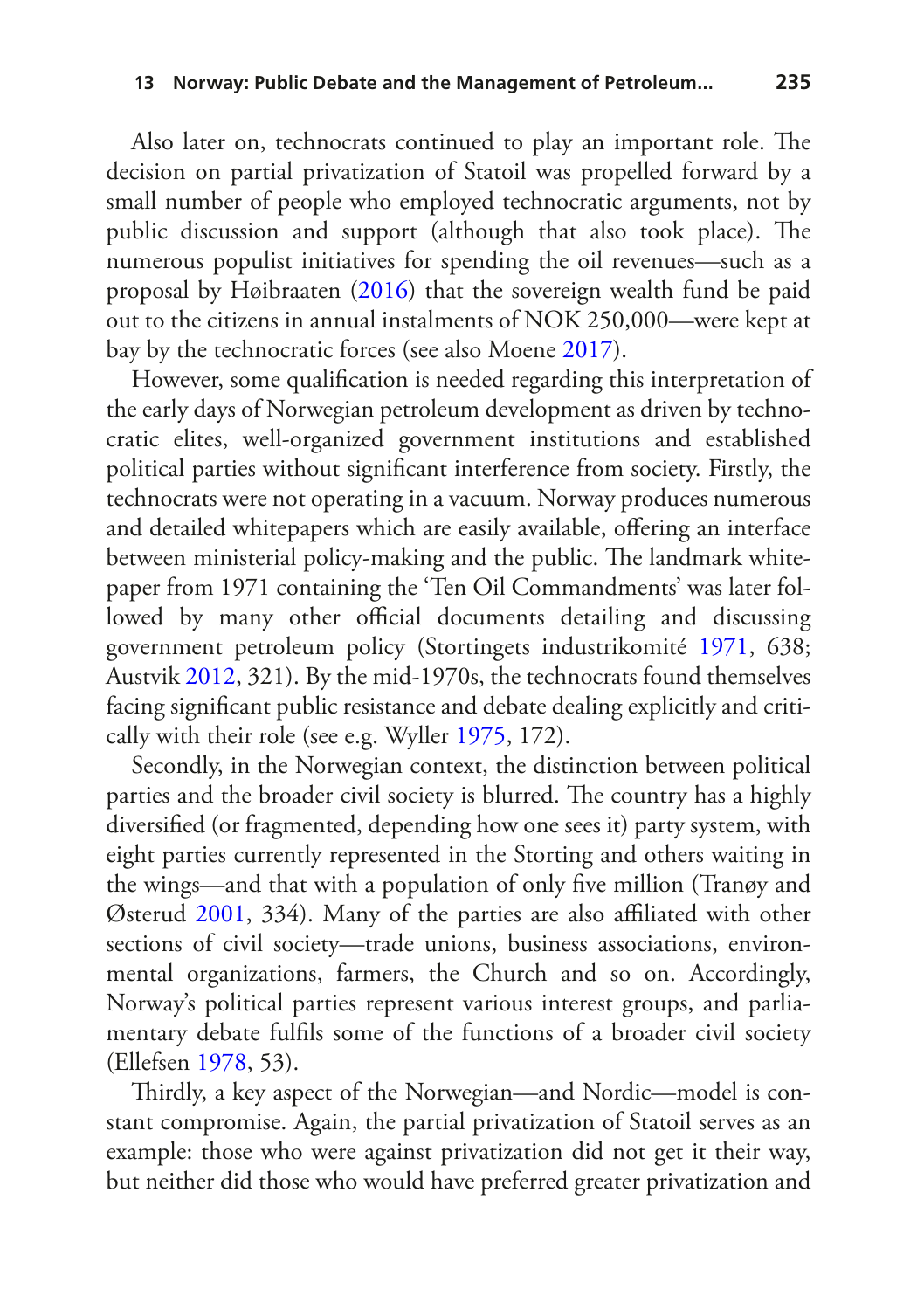more companies competing against each other on the Norwegian continental shelf. The Norwegian state retained an absolute majority of the company's shares, while Statoil also gained a significant minority of private shareholders.

Finally, it did not take long for debate to kick in. By the mid-1970s, there were highly informed discussions among experts about what the petroleum revenue should be used for, how it might change the country, how it should be managed, the risk of the national oil company becoming too strong and so on. For example, Bergesen [\(1975](#page-22-2), 51) wrote: 'The question is which problems we can solve through greater government income [from oil], and which we cannot buy our way out of no matter how much money we have'. And 'When the oil extraction comes to an end some day, we will encounter a new difficult transition. How shall we handle this decline? And not least, how long should the oil age last?' (Bergesen [1975,](#page-22-2) 52). Even before petroleum revenue had much impact on Norwegian society, there was discussion of how to deal with the future decline in revenues.

The awareness of the political dimension of the petroleum sector extended to explicit calls for political debate and for diversity among those appointed to government committees (Wyller [1973](#page-28-2), 29, back cover). It was reflected in academic and political publications discussing the political dimension of the development of the petroleum sector, often in the form of edited volumes with many contributors. Some of these appeared early on (e.g. Brotnov [1975](#page-22-13)), others later (e.g. Olsen [1989\)](#page-25-13). The wave of industrial action among oil workers from 1978 onwards brought these issues to the attention of the broader public.

In an analysis published in the mid-1970s, Hofseth ([1975,](#page-23-16) 42–43) provides an overview of societal actors relevant for the petroleum sector. These were as follows: Statoil, other oil companies, the supply industry, non-petroleum-related industry, service industry, parliament and government, public financial and administrative bodies, *public social administrative bodies*, *coastal municipalities*, *inland municipalities*, *workers*, *fishers*, *farmers*, *environmental NGOs*, *groups concerned with solidarity with developing countries*, *public energy bodies and taxpayers* (italics added). Today that list might look different, but the point is that already at that early stage, before many of these groups had really become engaged in any public debate of petroleum policy, people were thinking and writing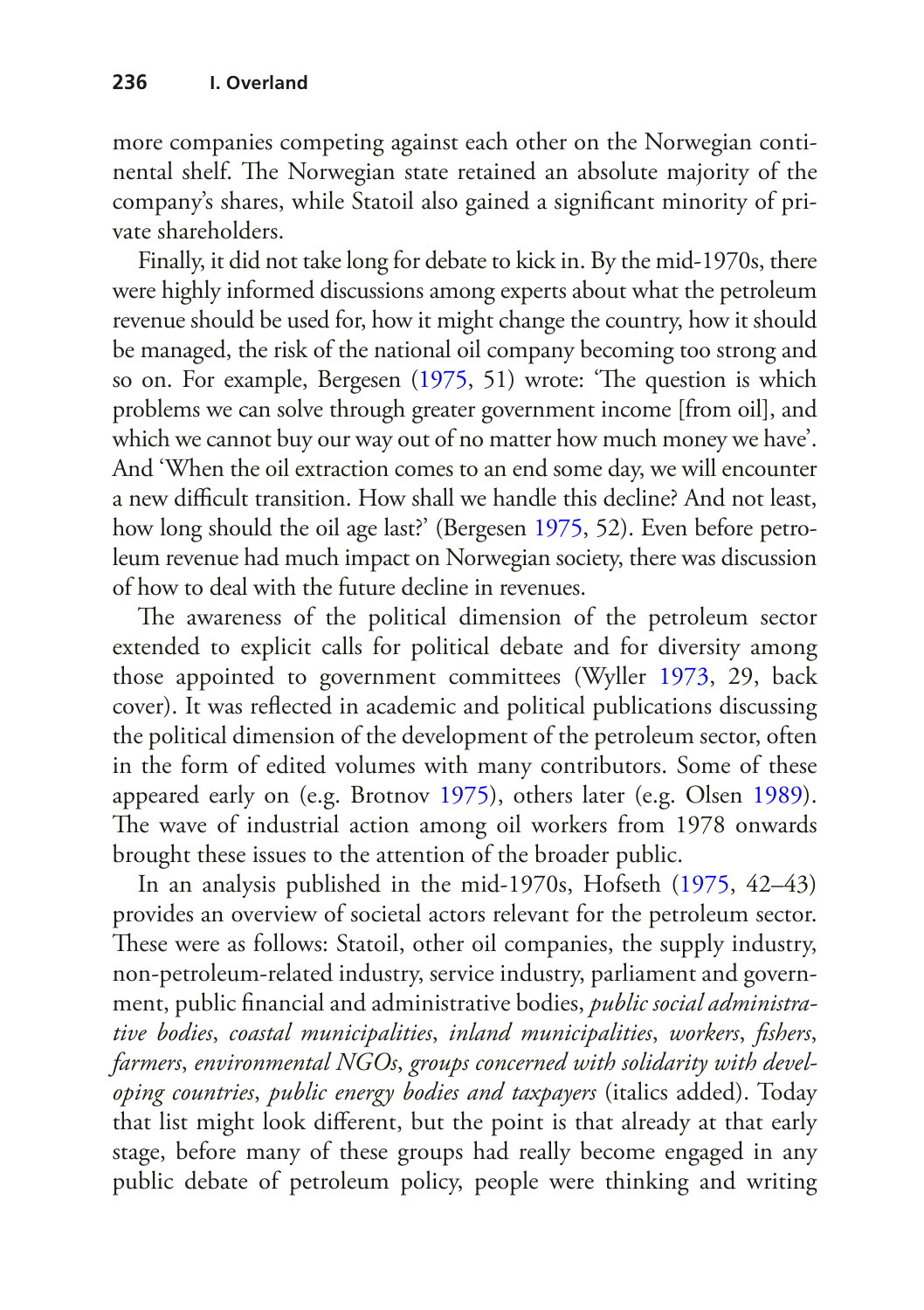about the plurality of interests and voices. This also illustrates another important aspect of the Norwegian system: its capacity to anticipate and prepare for issues before they arise.

The answer to the question posed at the beginning of this chapter is therefore that civil society and public debate *did* play a decisive role in the development of petroleum governance in Norway. However, they were not the only factors involved. The Norwegian experience is characterized by having many legs to stand on, including strong technocratic elements, the parliamentary multi-party system, a culture of compromise and of looking forward.

Skredderberget [\(2015\)](#page-26-12) argues that the most important lesson to be learned from Norway is that it is important to be lucky (see also Ryggvik [2009,](#page-26-1) 64). Three examples can serve as illustrations of this luck. First, the Ekofisk oilfield, the discovery of which launched the Norwegian petroleum boom in 1969, is located near the maritime boundary between Denmark and Norway and might have ended up being Danish (Hanisch and Nerheim [1992,](#page-23-0) 47, 50). Second, the decision to change the sovereign wealth fund's ratio of stocks to bonds from 40/60 to 60/40 seemed to be driven by rising stock values—a typical greedy-investor error. However, it took time for the government apparatus to implement this change—and by the time it did, it so happened that stocks had fallen significantly. In trying to implement a bad idea, Norway got lucky and ended up buying cheap stocks and making a lot of money. Third, the behaviour and roles of key actors in the early phase of Norwegian petroleum development—for example, Finn Lied, Jens C. Hauge and Arve Johnsen—seemed dubious, but they established a petroleum governance system that performed well for decades.

Amid the self-congratulatory backslapping over the success of Norway's management of its natural resource wealth (Ryggvik [2009,](#page-26-1) 13–14; Moene [2017](#page-25-12)), it is important to remember that such strokes of luck are an important part of the story. But we should also note that other aspects of Norway's luck included having in place, before the oil deluge, a lively civil society, an unfettered public debate, diverse media outlets, a competent and technocratically oriented bureaucracy and low levels of corruption and conflict. All those factors are related to structural aspects of society, making them difficult but not impossible for other countries to achieve.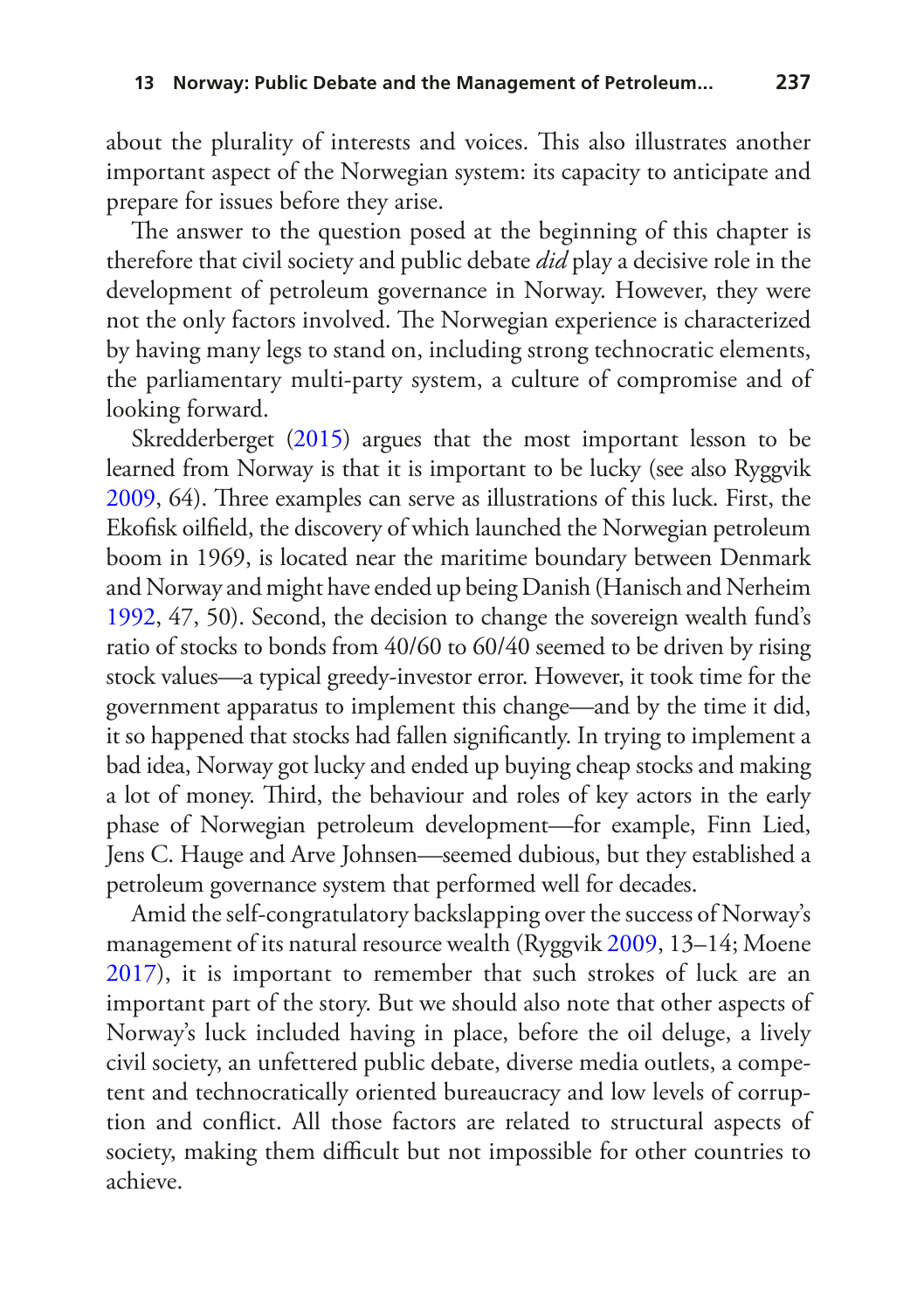**Acknowledgements** Special thanks go to Jens Andvig, Ole Gunnar Austvik, Solveig Avelsgaard Lien, Susan Høivik, Berit Kristoffersen, Aril Moe and Emma Wilson for inputs to this chapter. It has also been inspired by those who contributed lectures to the seminar series out of which this book grew, as well as the institutions that hosted visits in connection with the seminars: Cecilie Hellestveit, Arne Jon Isachsen, Einar Lie, Norwegian Bank Investment Management, the Norwegian Ministry of Petroleum and Energy, Hilde-Marit Rysst, Martin Skancke and Asle Skrederberget. I am deeply grateful to the Norwegian Ministry of Foreign Affairs, for financing the project out of which this book grew, as well as to the RusChange project financed by the Research Council of Norway for additional support. Needless to say, I remain responsible for this chapter and its content. All translations from Norwegian to English were done by me.

## **Notes**

<span id="page-21-0"></span>1. For a discussion of what constitutes a national oil company, see Victor et al. ([2012,](#page-27-12) 4).

# **References**

- <span id="page-21-6"></span>Aarrestad, J. 1978. Optimal Saving and Exhaustible Resource Extraction in an Open Economy. *Journal of Economic Theory* 19: 163–179.
- <span id="page-21-3"></span>Ask, Alf Ole. 2002. Privatisering stanset i 1992. *Aftenposten.* Accessed on 16 September 2002.
- <span id="page-21-2"></span><span id="page-21-1"></span>Austvik, Ole Gunnar. 2007. Staten som petroleumsentreprenør. *Tidsskrift for samfunnsforskning* 48 (2): 197–226.
	- ———. 2012. Landlord and Entrepreneur: The Shifting Roles of the State in Norwegian Oil and Gas Policy. *Governance* 25 (2): 315–334.
- <span id="page-21-5"></span>Balke Hveem, Ellen. 2016. Det norske oljeeventyret: 50 år med milliardinntekter, tapte liv og politisk krangel. *Aftenposten*. [http://www.aftenposten.no/](http://www.aftenposten.no/okonomi/Det-norske-oljeeventyret-50-ar-med-milliardinntekter_-tapte-liv-og-politisk-krangel-600471b.html) [okonomi/Det-norske-oljeeventyret-50-ar-med-milliardinntekter\\_-tapte-liv](http://www.aftenposten.no/okonomi/Det-norske-oljeeventyret-50-ar-med-milliardinntekter_-tapte-liv-og-politisk-krangel-600471b.html)[og-politisk-krangel-600471b.html](http://www.aftenposten.no/okonomi/Det-norske-oljeeventyret-50-ar-med-milliardinntekter_-tapte-liv-og-politisk-krangel-600471b.html). Accessed on 3 August 2016.
- <span id="page-21-4"></span>Bay, Ingrid. 2002. Verdiløse penger? Oljefondet—Veien mot etiske retningslinjer. *Fremtiden i våre hender/Forskningsinstitutt FIFI* 1/2002. [http://www.](http://www.framtiden.no/rapporter/rapporter-2002/68-verdilose-penger-1-02/file.html) [framtiden.no/rapporter/rapporter-2002/68-verdilose-penger-1-02/file.html.](http://www.framtiden.no/rapporter/rapporter-2002/68-verdilose-penger-1-02/file.html) Accessed on 8 May 2015.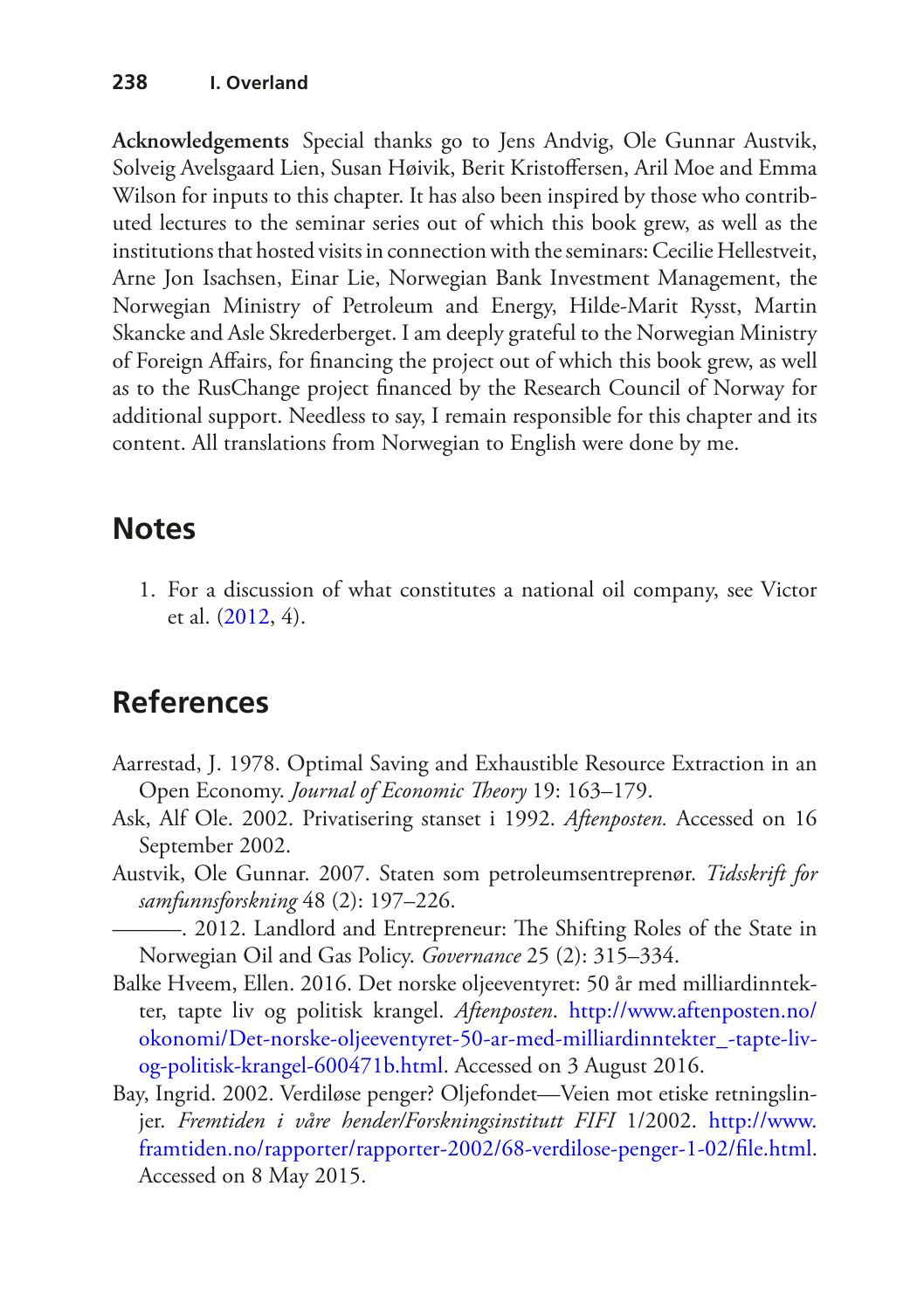- <span id="page-22-2"></span>Bergesen, Helge Ole. 1975. Uttappingstempoet—Oljepolitikkens nøkkelbegrep. In *Norsk oljepolitikk*, ed. Kari Bruun Wyller and Thomas Christian Wyller, 51–71. Oslo: Gyldendal.
- <span id="page-22-0"></span>Berrefjord, Ole, and Per Heum. 1990. Political Governance of the Petroleum Industry: The Norwegian Case. In *Naive Newcomer or Shrewd Salesman? Norway—A Major Oil and Gas Exporter*, ed. Helge Ole Bergesen and Anne Kristin Sydnes, 28–48. Oslo: Fridtjof Nansen Institute.
- <span id="page-22-10"></span>Bjerkholt, O., L. Lorentsen, and S. Strøm. 1981. Using the Oil and Gas Revenues: The Norwegian Case. In *Oil or Industry*, ed. T. Barker and V. Brailovsky, 171–184. London: Academic Press.
- <span id="page-22-11"></span>Bjerkholt, O., and E. Offerdal, eds. 1985. *Macroeconomic Prospects for a Small Oil-Exporting Economy*. Dortrecht: Martinus Nijhoff.
- <span id="page-22-13"></span>Brotnov, Jan, ed. 1975. *Oljen i samfunnsmaskineriet: De norske oljemilliardenes innvirkning bl.a. på samfunnsøkonomien næringsliv, bosetting, familien, folkevalgt styring og internasjonal politikkk*. Oslo: Cultura forlag.
- <span id="page-22-8"></span>Dagbladet. 2014. Oljefondet ut av kull. *Dagbladet*. [http://www.dagbladet.](http://www.dagbladet.no/2014/12/05/kultur/meninger/leder1/dbmener/oljefondet/36582153/) [no/2014/12/05/kultur/meninger/leder1/dbmener/oljefondet/36582153/.](http://www.dagbladet.no/2014/12/05/kultur/meninger/leder1/dbmener/oljefondet/36582153/) Accessed on 12 May 2017.
- <span id="page-22-7"></span>Den norske kirke. 2013. Etisk forvaltning av statens pensjonsfond utland. [https://www.regjeringen.no/contentassets/c0523b1aa5f943e89f1c6d-](https://www.regjeringen.no/contentassets/c0523b1aa5f943e89f1c6d830cb3cf68/kirke.pdf)[830cb3cf68/kirke.pdf](https://www.regjeringen.no/contentassets/c0523b1aa5f943e89f1c6d830cb3cf68/kirke.pdf). Accessed on 11 May 2015.
- <span id="page-22-3"></span>E24. 2011. – Dette er en varslet katastrofe. [http://e24.no/makro-og-politikk/](http://e24.no/makro-og-politikk/spetalen-angriper-oljefondet-igjen-dette-er-en-varslet-katastrofe/20088514) [spetalen-angriper-oljefondet-igjen-dette-er-en-varslet-katastrofe/20088514](http://e24.no/makro-og-politikk/spetalen-angriper-oljefondet-igjen-dette-er-en-varslet-katastrofe/20088514). Accessed on 10 February 2017.
- <span id="page-22-9"></span>Eide, Erling. 1974. Virkninger av statens oljeinntekter på norsk økonomi. *Sosialøkonomen* 10: 12–21.
- <span id="page-22-12"></span>Ellefsen, Vegard. 1978. *Ilandføring av petroleum sør for 62°N: En analyse av norsk ilandføringspolitikk fra Ekofisk til Statfjord*. M.Phil. (hovedfag) thesis, Institute of Political Science, University of Oslo.
- <span id="page-22-1"></span>Eller, Stacy, Peter Hartley, and Kenneth Medlock. 2007. *Empirical Evidence of the Operational Efficiency of National Oil Companies*. Houston, TX: James A. Baker III Institute for Public Policy.
- <span id="page-22-5"></span>Ergo, Thomas. 2002. Slakter Bondeviks oljefondforslag. *Dagbladet.* [http://www.](http://www.dagbladet.no/nyheter/2002/06/12/337419.html) [dagbladet.no/nyheter/2002/06/12/337419.html.](http://www.dagbladet.no/nyheter/2002/06/12/337419.html) Accessed on 8 May 2015.
- <span id="page-22-6"></span><span id="page-22-4"></span>Etikkrådet. 2015. Tidslinje. <http://etikkradet.no/historikk/tidslinje/>. Accessed on 8 May 2015.
	- ———. 2016. Rådsmedlemmer.<http://etikkradet.no/radsmedlemmer/>. Accessed on 12 April 2016.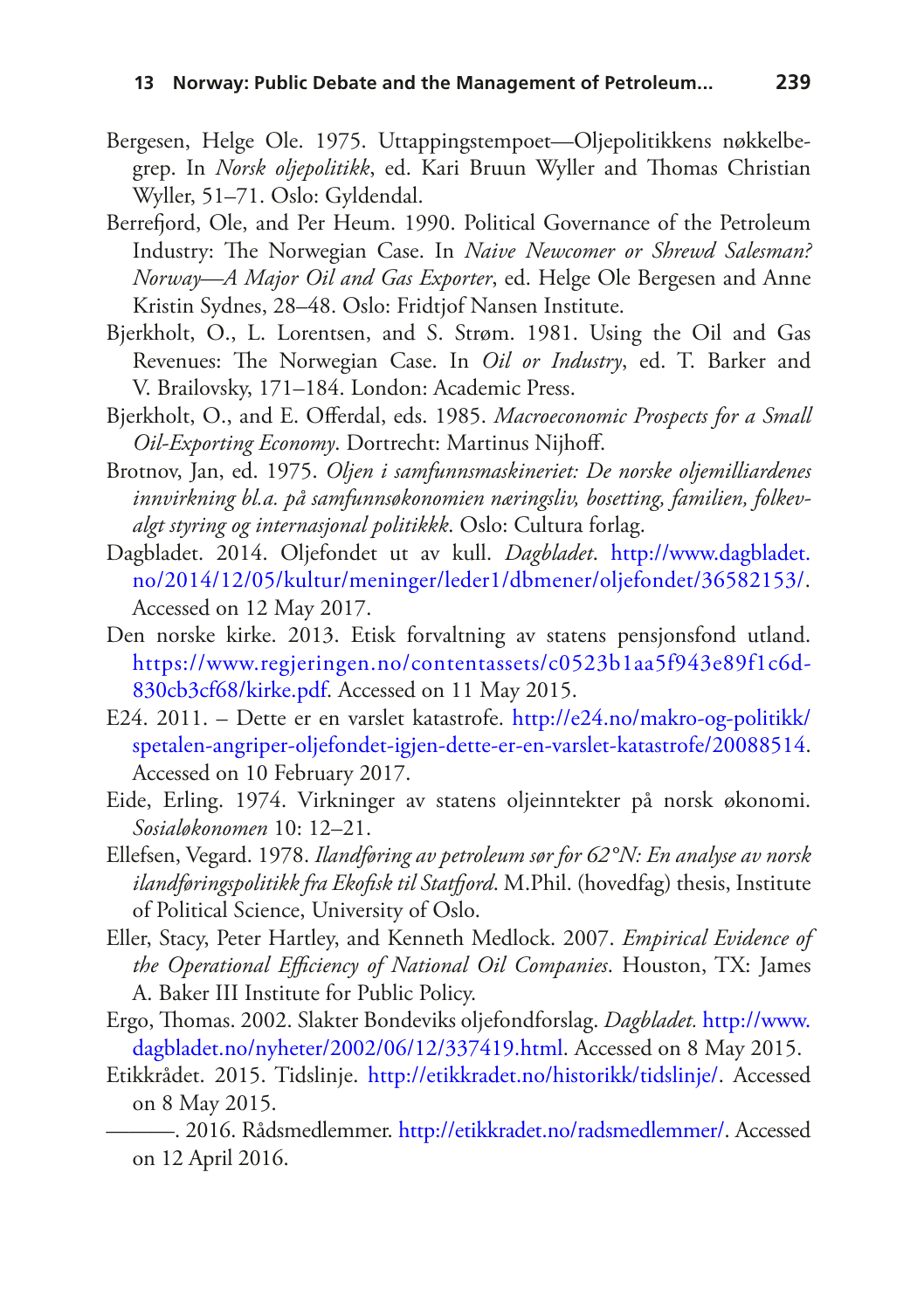- <span id="page-23-2"></span>Fadnes, Ole-Morten. 2007. En bortkastet, halv Mong. [http://www.dn.no/](http://www.dn.no/meninger/kommentarer/2007/01/03/en-bortkastet-halv-mong) [meninger/kommentarer/2007/01/03/en-bortkastet-halv-mong](http://www.dn.no/meninger/kommentarer/2007/01/03/en-bortkastet-halv-mong). Accessed on 13 March 2017.
- <span id="page-23-11"></span>ForUM. 2003. Oljefondet: Etiske retningslinjer for statens petroleumsfond. <http://www.rorg.no/Artikler/284.html>. Accessed on 8 May 2015.
- <span id="page-23-10"></span>Fossen, Erling. 2002. Mer eller mindre etikk takk? *Morgenbladet.* [http://mor](http://morgenbladet.no/2002/mer_eller_mindre_etikk_takk#.VUyphxr2qp5)[genbladet.no/2002/mer\\_eller\\_mindre\\_etikk\\_takk#.VUyphxr2qp5](http://morgenbladet.no/2002/mer_eller_mindre_etikk_takk#.VUyphxr2qp5). Accessed on 9 April 2016.
- <span id="page-23-7"></span>FrP. 2016. Økonomi og samferdsel. [https://www.frp.no/hva-vi-mener/oko](https://www.frp.no/hva-vi-mener/okonomi-og-samferdsel)[nomi-og-samferdsel](https://www.frp.no/hva-vi-mener/okonomi-og-samferdsel). Accessed on 11 December 2016.
- <span id="page-23-13"></span>Geological Survey of Norway. 1958. *FN-konferanse i Geneve 24. februar 1958 om havets folkerett*. Letter to the Ministry of Foreign Affairs of Norway, 24 February. [http://www.geo365.no/oljehistorie/et-mye-omtalt-brev/.](http://www.geo365.no/oljehistorie/et-mye-omtalt-brev/) Accessed on 10 April 2016.
- <span id="page-23-1"></span>Hagland. 1983. *Oljedirektoratet 1973–1983*. Oslo: Oljedirektoratet.
- <span id="page-23-0"></span>Hanisch, Tore Jorgen, and Gunnar Nerheim. 1992. *Fra vantro til overmot? Norsk oljehistorie*. Oslo: Leseselskapet.
- <span id="page-23-5"></span>Haram, Ingrid Vestre, and Emrah Senel. 2015. – Oljefondet låner penger til land Norge boikotter. [http://www.nrk.no/norge/\\_-oljefondet-laner-penger](http://www.nrk.no/norge/_-oljefondet-laner-penger-til-land-norge-boikotter-1.12345768)[til-land-norge-boikotter-1.12345768.](http://www.nrk.no/norge/_-oljefondet-laner-penger-til-land-norge-boikotter-1.12345768) Accessed on 23 December 2016.
- <span id="page-23-8"></span>Haug, Anne Kari. 2014. Advarer mot handlingsregelen. *Dagens næringsliv.* [http://](http://www.dn.no/nyheter/politikkSamfunn/2014/08/27/2156/Handlingsregelen/advarer-mot-handlingsregelen) [www.dn.no/nyheter/politikkSamfunn/2014/08/27/2156/Handlingsregelen/](http://www.dn.no/nyheter/politikkSamfunn/2014/08/27/2156/Handlingsregelen/advarer-mot-handlingsregelen) [advarer-mot-handlingsregelen](http://www.dn.no/nyheter/politikkSamfunn/2014/08/27/2156/Handlingsregelen/advarer-mot-handlingsregelen). Accessed on 27 August 2014.
- <span id="page-23-3"></span>Haugstad, Tormod. 2008. Finn Lied (92):-Privatisering av Statoil er en av historiens største tabber. *Teknisk Ukeblad* 155 (35): 30–35.
- <span id="page-23-12"></span>Hegnar Online. 2009. Ny folkeaksjon for oljefritt Lofoten og Vesterålen. [http//](http://www.hegnar.no/bors/energi/artikkel383862.ece) [www.hegnar.no/bors/energi/artikkel383862.ece](http://www.hegnar.no/bors/energi/artikkel383862.ece). Accessed on 3 August 2015.
- <span id="page-23-14"></span>Helle, Egil. 1984. *Norges olje—De første 20 årene*. Oslo: Tiden norsk forlag.
- <span id="page-23-4"></span>Hellestøl, Yngve. 1999. Vil ha et nytt olje-Norge. *Aftenposten*, 22 January.
- <span id="page-23-16"></span>Hofseth, Paul. 1975. Verdipremissene. In *Norsk oljepolitikk*, ed. Kari Bruun Wyller and Thomas Christian Wyller, 38–50. Oslo: Gyldendal.
- <span id="page-23-15"></span>Høibraaten, Kjell. 2016. Én million ekstra til alle. *Ytring.* [https://www.nrk.no/](https://www.nrk.no/ytring/en-million-ekstra-til-alle-1.13134395) [ytring/en-million-ekstra-til-alle-1.13134395](https://www.nrk.no/ytring/en-million-ekstra-til-alle-1.13134395). Accessed on 9 November 2016.
- <span id="page-23-6"></span>Holden, Steinar. 2013. Avoiding the Resource Curse the Case Norway [sic]. *Energy Policy* 63: 870–876.
- <span id="page-23-9"></span>Humphreys, Macartan, and Martin Sandbu. 2007. The Political Economy of Natural Resource Funds. In *Escaping the Resource Curse*, ed. Macartan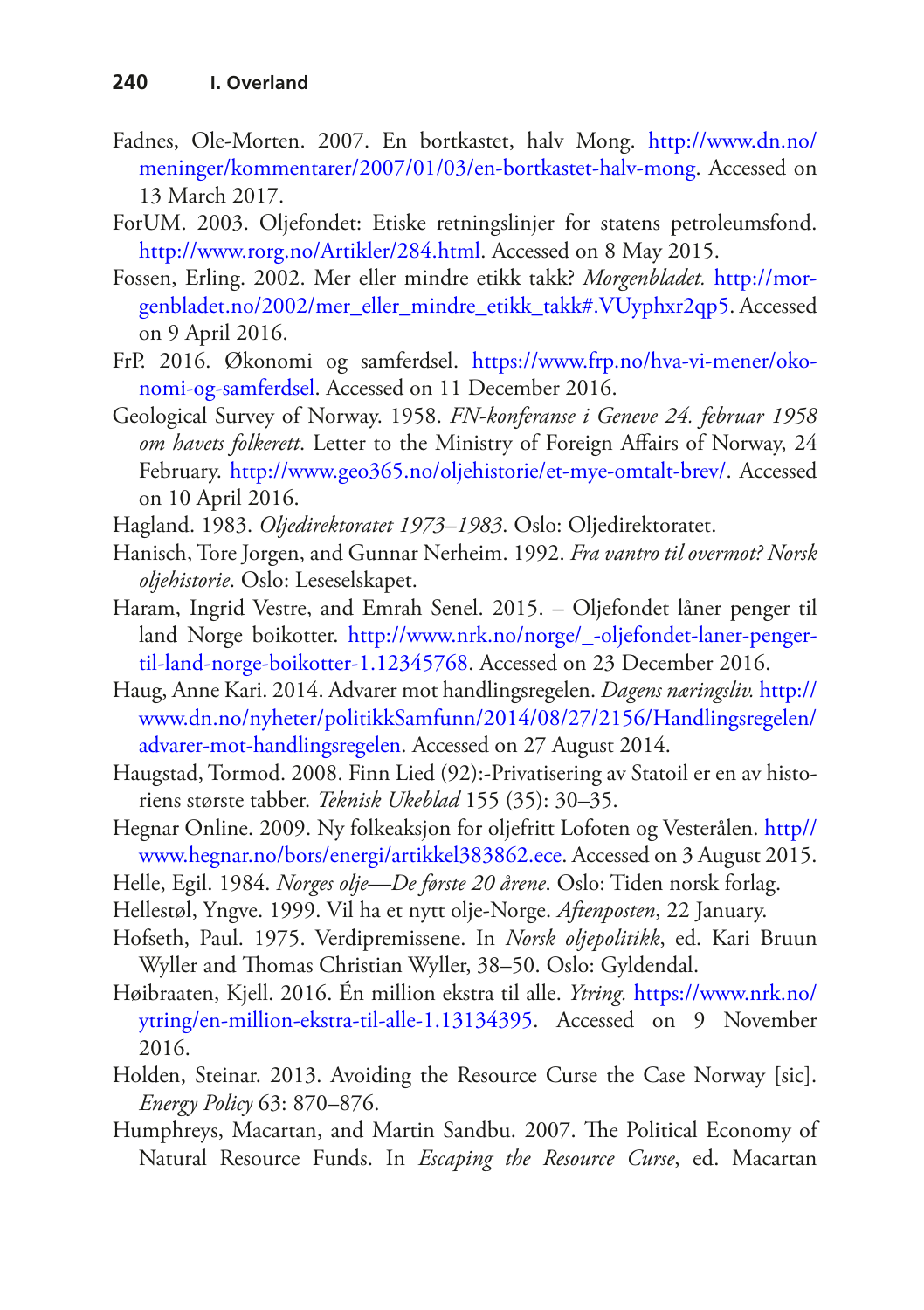Humphreys, Jeffrey Sachs, and Joseph Stiglitz, 194–233. New York: Columbia University Press.

- <span id="page-24-11"></span>Isachsen, Arne Jon. 2004. *Noen betraktninger om oljefondet*. Working Paper 4/14, Centre for Monetary Economics, BI Norwegian Business School. [http://](http://www.bi.edu/cmeFiles/pdf/wp_14_4.pdf) [www.bi.edu/cmeFiles/pdf/wp\\_14\\_4.pdf.](http://www.bi.edu/cmeFiles/pdf/wp_14_4.pdf) Accessed on 20 December 2016.
- <span id="page-24-3"></span>Johns, Guri [=Georg Johannesen]. 1989. *Romanen om Mongstad*. Oslo: Cappelen.
- <span id="page-24-13"></span>Jorde, Sigurd. 2014. Rapport: Oljefondet er skitnere enn du trodde. [http://](http://www.framtiden.no/201411246611/aktuelt/etiske-investeringer/oljefondet-er-skitnere-enn-du-trodde.html) [www.framtiden.no/201411246611/aktuelt/etiske-investeringer/oljefondet](http://www.framtiden.no/201411246611/aktuelt/etiske-investeringer/oljefondet-er-skitnere-enn-du-trodde.html)[er-skitnere-enn-du-trodde.html](http://www.framtiden.no/201411246611/aktuelt/etiske-investeringer/oljefondet-er-skitnere-enn-du-trodde.html). Accessed on 12 May 2015.
- <span id="page-24-10"></span>Kopland, Kirsten. 2002. – Bruk oljepengene på skole, helse og veier. *Kommunal Rapport.* [http://kommunal-rapport.no/artikkel/bruk\\_oljepengene\\_pa\\_skole\\_](http://kommunal-rapport.no/artikkel/bruk_oljepengene_pa_skole_helse_og_veier) helse og veier. Accessed on 11 May 2015.
- <span id="page-24-7"></span>Kristoffersen, Berit. 2014. *Drilling Oil into Arctic Minds? State Security, Industry Consensus and Local Contestation*. PhD Thesis, Faculty of Humanities, Social Science and Education, University of Tromsø.
- <span id="page-24-8"></span>Langved, Åshild. 2014. Advarer mot økt risiko i Oljefondet. *Dagens Næringsliv.* [http://www.dn.no/nyheter/okonomi/2014/09/22/0857/Oljefondet/advarer](http://www.dn.no/nyheter/okonomi/2014/09/22/0857/Oljefondet/advarer-mot-kt-risiko-i-oljefondet)[mot-kt-risiko-i-oljefondet.](http://www.dn.no/nyheter/okonomi/2014/09/22/0857/Oljefondet/advarer-mot-kt-risiko-i-oljefondet) Accessed on 23 December 2016.
- <span id="page-24-2"></span>Lavik, Håkon. 1999. Statfjordsaken. In *Norsk oljemuseums årbok 1999*, ed. oljemuseum Norsk, 70–76. Stavanger: Norsk oljemuseum.
- <span id="page-24-0"></span>Lerøen, Bjørn Vidar. 2014. Oljens og fellesskapets mann—Arve Johnsen. *Stavanger Aftenblad*, 14 February, p. 23.
- <span id="page-24-6"></span>Lie, Einar. 2012. *Norsk økonomisk politikk etter 1905*. Oslo: Universitetsforlaget.
- <span id="page-24-12"></span>Linderud, Espen. 2015. Utelukker ikke salg av kull. *Dagens Næringsliv*. [https://](https://www.dn.no/nyheter/finans/2015/02/11/2158/Oljefondet/utelukker-ikke-salg-av-kull) [www.dn.no/nyheter/finans/2015/02/11/2158/Oljefondet/utelukker-ikke](https://www.dn.no/nyheter/finans/2015/02/11/2158/Oljefondet/utelukker-ikke-salg-av-kull)[salg-av-kull](https://www.dn.no/nyheter/finans/2015/02/11/2158/Oljefondet/utelukker-ikke-salg-av-kull). Accessed on 10 February 2017.
- <span id="page-24-9"></span>Linderud, Espen, and Åshild Langved. 2015. Slyngstad gir nye tall. *Dagens Næringsliv.* [http://www.dn.no/nyheter/2015/05/04/1048/Oljefondet/slyngs](http://www.dn.no/nyheter/2015/05/04/1048/Oljefondet/slyngstad-gir-nye-tall)[tad-gir-nye-tall.](http://www.dn.no/nyheter/2015/05/04/1048/Oljefondet/slyngstad-gir-nye-tall) Accessed on 23 December 2016.
- <span id="page-24-4"></span>Lorentzen, Torgeir. 1999. Statoil-sjef lokker med milliarder. *Dagbladet*, 10 November, p. 15.
- <span id="page-24-1"></span>Luong, Pauline Jones, and Erika Weinthal. 2010. *Oil Is Not a Curse: Ownership Structure and Institutions in Post-Soviet Successor States*. Cambridge: Cambridge University Press.
- <span id="page-24-14"></span>Lysvold, Susanne. 2013. Frp i nord skuffet over Lofoten-fredning. *NRK.* [http://](http://www.nrk.no/nordland/frp-skuffet-over-lofoten-fredning-1.11271767) [www.nrk.no/nordland/frp-skuffet-over-lofoten-fredning-1.11271767](http://www.nrk.no/nordland/frp-skuffet-over-lofoten-fredning-1.11271767). Accessed on 12 May 2015.
- <span id="page-24-5"></span>Martinsen, Wiktor. 2004. *Statoil til salgs*. Oslo: Kolofon.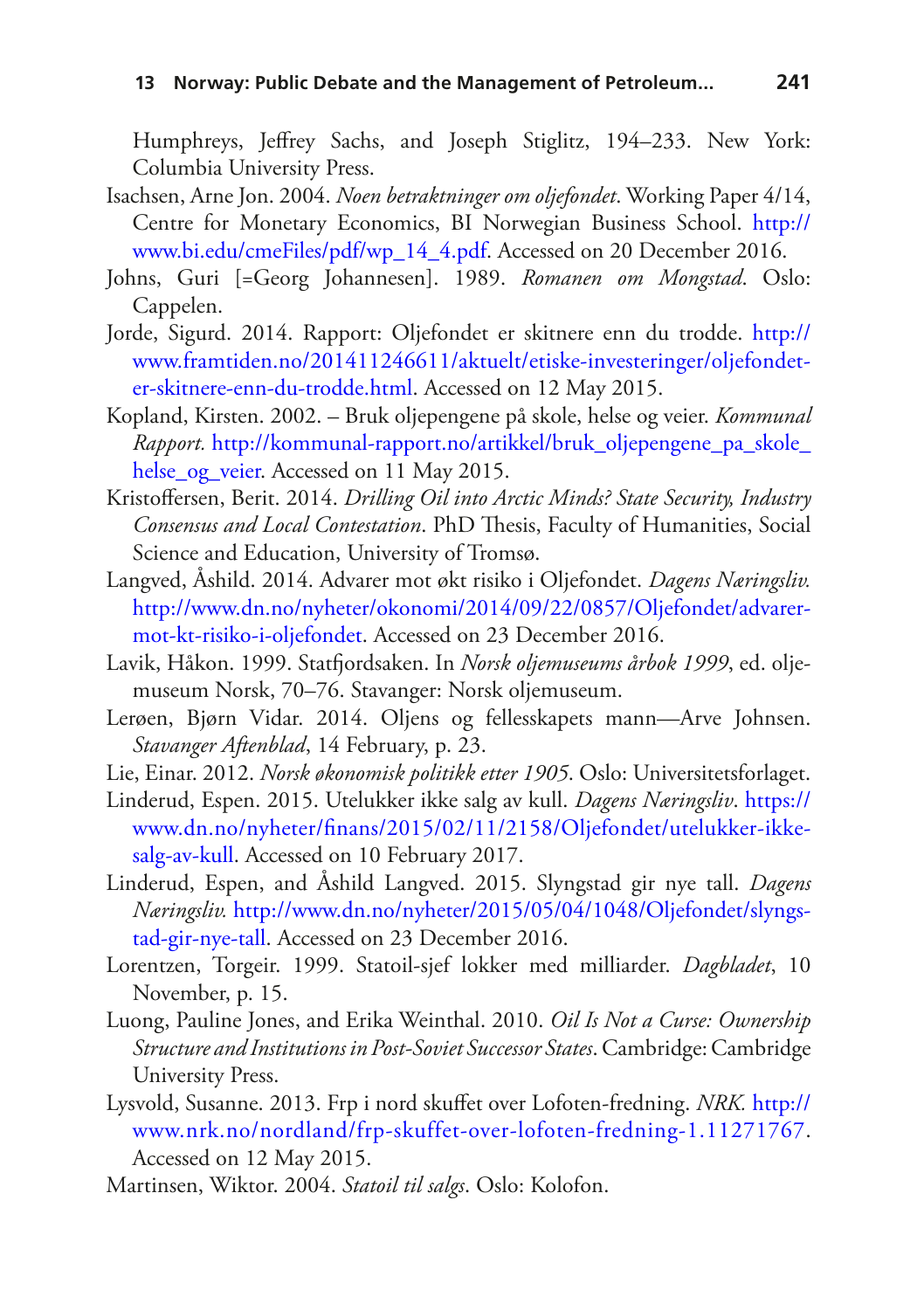- <span id="page-25-4"></span>McPherson, Charles. 2003. National Oil Companies: Evolution, Issues, Outlook. In *Fiscal Policy Formulation and Implementation in Oil-Producing Countries*, ed. J.M. Davis, R. Ossowski, and A. Fedelino, 184–203. Washington DC: IMF.
- <span id="page-25-1"></span>Medie-Norge. 2016. Antall aviser og samlet opplag. [http://www.medienorge.](http://www.medienorge.uib.no/statistikk/medium/avis/361) [uib.no/statistikk/medium/avis/361](http://www.medienorge.uib.no/statistikk/medium/avis/361). Accessed on 10 April 2016.
- <span id="page-25-3"></span>Meland, Trude, and Geir Mossige Johannesen. 2014. Jubileum og fornying. In *Norsk oljemuseums årbok 2014*, ed. Oljemuseum Norsk, 7–17. Stavanger: Norsk oljemuseum.
- <span id="page-25-5"></span>Ministry of Finance. 1974. *Petroleumsvirksomhetens plass i det norske samfunn*. White Paper No. 25. (St. Meld. nr. 25 (1973–74)).
- <span id="page-25-12"></span>Moene, Kalle. 2017. Ni seire av ti mulige. *Dagens næringsliv*. [http://www.dn.no/](http://www.dn.no/meninger/2017/03/31/2047/Med-egne-ord/ni-seire-av-ti-mulige) [meninger/2017/03/31/2047/Med-egne-ord/ni-seire-av-ti-mulige.](http://www.dn.no/meninger/2017/03/31/2047/Med-egne-ord/ni-seire-av-ti-mulige) Accessed on April 2017.
- <span id="page-25-11"></span>Mogård, Lars Egil, and Torill Ustad Stav. 2014. Ønsker fremdeles konsekvensutredning for LoVeSe. *NRK*. [http://www.nrk.no/troms/onsker-enna-konsek](http://www.nrk.no/troms/onsker-enna-konsekvensutredning-1.11884868) [vensutredning-1.11884868.](http://www.nrk.no/troms/onsker-enna-konsekvensutredning-1.11884868) Accessed on 12 May 2014.
- <span id="page-25-2"></span>Naustdalslid, Jon. 1975. Oljesaka i statlege komitear og utval. In *Norsk oljepolitikk*, ed. Kari Bruun Wyller and Thomas Christian Wyller, 11–37. Oslo: Gyldendal.
- NBIM. 2016. Historien. <http://www.nbim.no/fondet/historien/>. Accessed on 9 December 2016.
- <span id="page-25-0"></span>———. 2017. Oljefondets markedsverdi. [http://www.nbim.no/no/.](http://www.nbim.no/no/) Accessed on 10 April 2016.
- <span id="page-25-7"></span>Nervik, Stein, and Bjørn Haugan. 2011. Spetalen: – Oljefondets gambling må stanses. [http://e24.no/makro-og-politikk/spetalen-oljefondets-gambling](http://e24.no/makro-og-politikk/spetalen-oljefondets-gambling-maa-stanses/20115075)[maa-stanses/20115075.](http://e24.no/makro-og-politikk/spetalen-oljefondets-gambling-maa-stanses/20115075) Accessed on 10 February 2017.
- <span id="page-25-8"></span>NOU. 2003. Forvaltning for fremtiden. Forslag til etiske retningslinjer for statens petroleumsfond. *NOU 22*. [http://etikkradet.no/files/2015/01/Graver](http://etikkradet.no/files/2015/01/Graver-rapporten-nou-2003.pdf)[rapporten-nou-2003.pdf.](http://etikkradet.no/files/2015/01/Graver-rapporten-nou-2003.pdf) Accessed on 9 February 2017.
- <span id="page-25-10"></span>NTB. 2011. – Jens, gi gass for olje i nord. *NRK*. [https://www.nrk.no/troms/\\_](https://www.nrk.no/troms/_-jens_-gi-gass-for-olje-i-nord-1.7477941) [jens\\_-gi-gass-for-olje-i-nord-1.7477941](https://www.nrk.no/troms/_-jens_-gi-gass-for-olje-i-nord-1.7477941). Accessed on 8 February 2017.
- <span id="page-25-13"></span>Olsen, Johan P. 1989. *Petroleum og politikk: Det representative demokratiets møte med oljealderen*. Oslo: Tano forlag.
- <span id="page-25-6"></span>Olsen, Øystein. 2012. Norges Bank. [http://www.norges-bank.no/pages/88046/](http://www.norges-bank.no/pages/88046/arstale_2012.pdf) [arstale\\_2012.pdf.](http://www.norges-bank.no/pages/88046/arstale_2012.pdf) Accessed on 8 February 2017.
- <span id="page-25-9"></span>Overland, Indra, and Andrey Krivorotov. 2015. Norwegian–Russian Political Relations and Barents Oil and Gas Developments. In *International Arctic*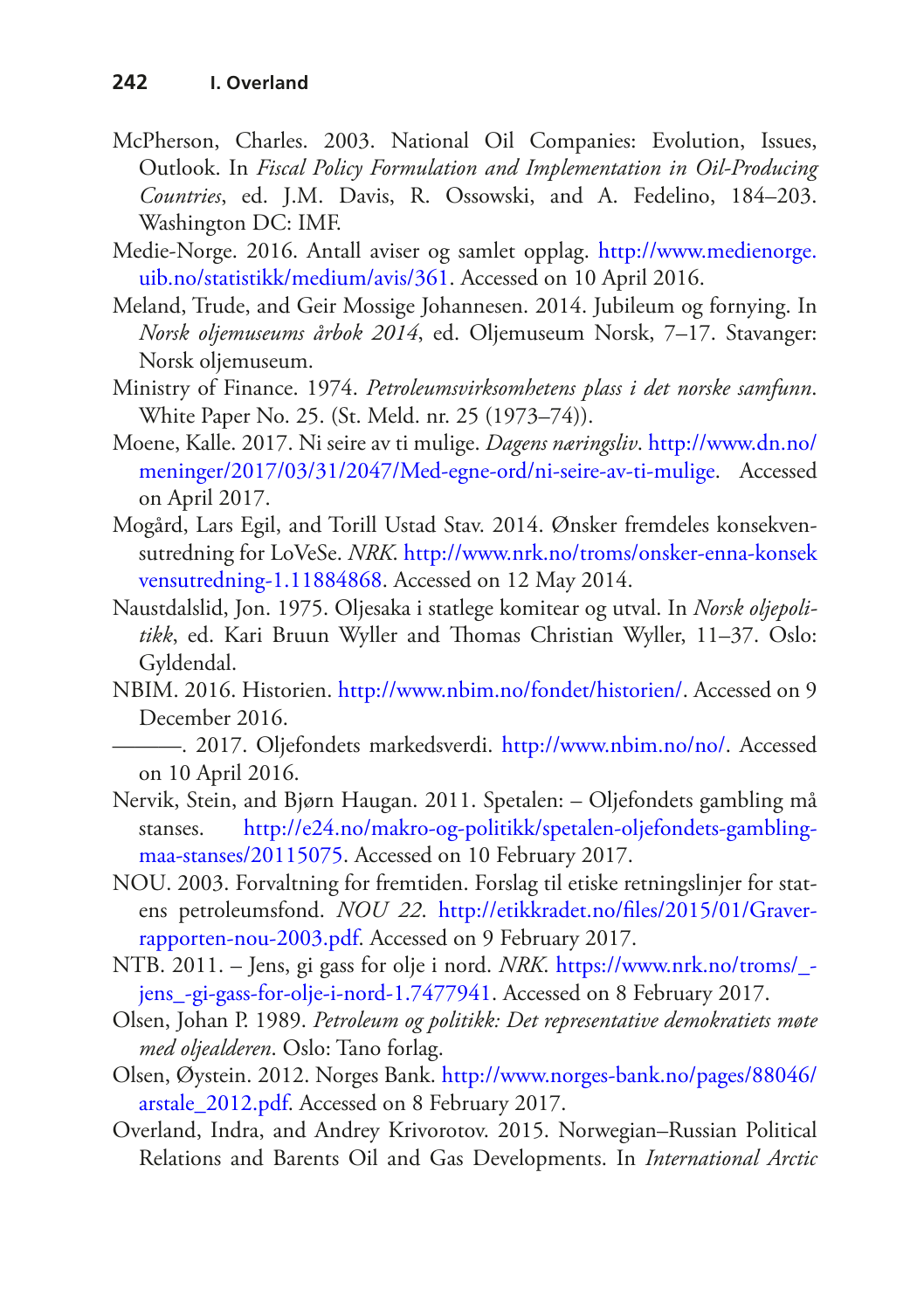*Petroleum Cooperation: Barents Sea Scenarios*, ed. Anatoli Bourmistrov, Frode Mellemvik, Alexei Bambulyak, Ove Gudmestad, Indra Overland, and Anatoly Zolotukhin, 97–96. Abingdon: Routledge.

- <span id="page-26-9"></span>Pedersen, Anne-Merethe. 2010. Anbefaler varig nei til oljeboring i sårbare havområder. [http://naturvernforbundet.no/lofoten-vesteralen-og-senja/](http://naturvernforbundet.no/lofoten-vesteralen-og-senja/anbefaler-varig-nei-til-oljeboring-i-sarbare-havomrader-article17626-1467.html) [anbefaler-varig-nei-til-oljeboring-i-sarbare-havomrader-article17626-1467.](http://naturvernforbundet.no/lofoten-vesteralen-og-senja/anbefaler-varig-nei-til-oljeboring-i-sarbare-havomrader-article17626-1467.html) [html.](http://naturvernforbundet.no/lofoten-vesteralen-og-senja/anbefaler-varig-nei-til-oljeboring-i-sarbare-havomrader-article17626-1467.html) Accessed on 3 August 2015.
- <span id="page-26-10"></span>Ree, Maiken. 2012. Lofoten-ordførere krever åpning. *Teknisk Ukeblad*. [http://](http://www.tu.no/petroleum/2012/12/14/lofoten-ordforere-krever-apning) [www.tu.no/petroleum/2012/12/14/lofoten-ordforere-krever-apning.](http://www.tu.no/petroleum/2012/12/14/lofoten-ordforere-krever-apning) Accessed on 27 July 2015.
- <span id="page-26-7"></span>Regnskogfondet. 2014. Oljefondet investerer 130 milliarder i regnskogødeleggelse. [http://www.regnskog.no/no/nyheter/nyhetsarkiv/globalt/oljefondet](http://www.regnskog.no/no/nyheter/nyhetsarkiv/globalt/oljefondet-investerer-130-milliarder-i-regnskogsødeleggelse)[investerer-130-milliarder-i-regnskogs%C3%B8deleggelse](http://www.regnskog.no/no/nyheter/nyhetsarkiv/globalt/oljefondet-investerer-130-milliarder-i-regnskogsødeleggelse). Accessed on 10 February 2017.
- <span id="page-26-6"></span>RORG. 2015. Ti år med etiske retningslinjer (oljefondet). [http://www.rorg.no/](http://www.rorg.no/Artikler/3218.html) [Artikler/3218.html](http://www.rorg.no/Artikler/3218.html). Accessed on 15 March 2017.
- <span id="page-26-11"></span>Rørstad, Ole Marius, and Markus Thonhaugen. 2014. Ny rapport spår store oljemuligheter i nord. [https://www.nrk.no/nordland/ny-rapport-spar-store](https://www.nrk.no/nordland/ny-rapport-spar-store-oljemuligheter-i-nord-1.12051108)[oljemuligheter-i-nord-1.12051108.](https://www.nrk.no/nordland/ny-rapport-spar-store-oljemuligheter-i-nord-1.12051108) Accessed on 1 November 2016.
- <span id="page-26-1"></span>Ryggvik, Helge. 2009. *Til siste dråpe: Om oljens politiske økonomi*. Oslo: Aschehoug.
- <span id="page-26-3"></span>———. 2010. *The Norwegian Oil Experience: A Toolbox for Managing Resources?* Oslo: TIK.
	- ———. 2011. *Norske oljeerfaringer*. Oslo: Universitetet i Oslo.
- <span id="page-26-5"></span><span id="page-26-2"></span>Ryggvik, Helge, and Ole Andreas Engen. 2005. *Den skjulte dagsorden, rammer for en alternativ oljepolitikk*. Stavanger: SAFE.
- <span id="page-26-0"></span>Salamon, Lester, Wojciech Sokolowski, Megan Haddock, and Helen Tice. 2013. *The State of Global Civil Society and Volunteering: Latest Findings from the Implementation of the UN Nonprofit Handbook*. Baltimore, MD: Johns Hopkins University Press.
- <span id="page-26-4"></span>Salvesen, Geir. 2004. Krass kritikk av Aps Statoil-kurs. *Aftenposten*, 14 April, p. 13.
- <span id="page-26-8"></span>Schücking, Helga. 2014. Dirty and Dangerous. The Norwegian Government Pension Fund's Coal Investments. [http://www.framtiden.no/rapporter/etikk](http://www.framtiden.no/rapporter/etikk-og-naeringsliv/744-skittent-og-farlig-kull-i-oljefondet/file.html)[og-naeringsliv/744-skittent-og-farlig-kull-i-oljefondet/file.html](http://www.framtiden.no/rapporter/etikk-og-naeringsliv/744-skittent-og-farlig-kull-i-oljefondet/file.html). Accessed on 12 May 2015.
- <span id="page-26-12"></span>Skredderberget, Asle. 2015. *Usannsynlig rik: Historien om Norge og oljefondet*. Oslo: Kagge forlag.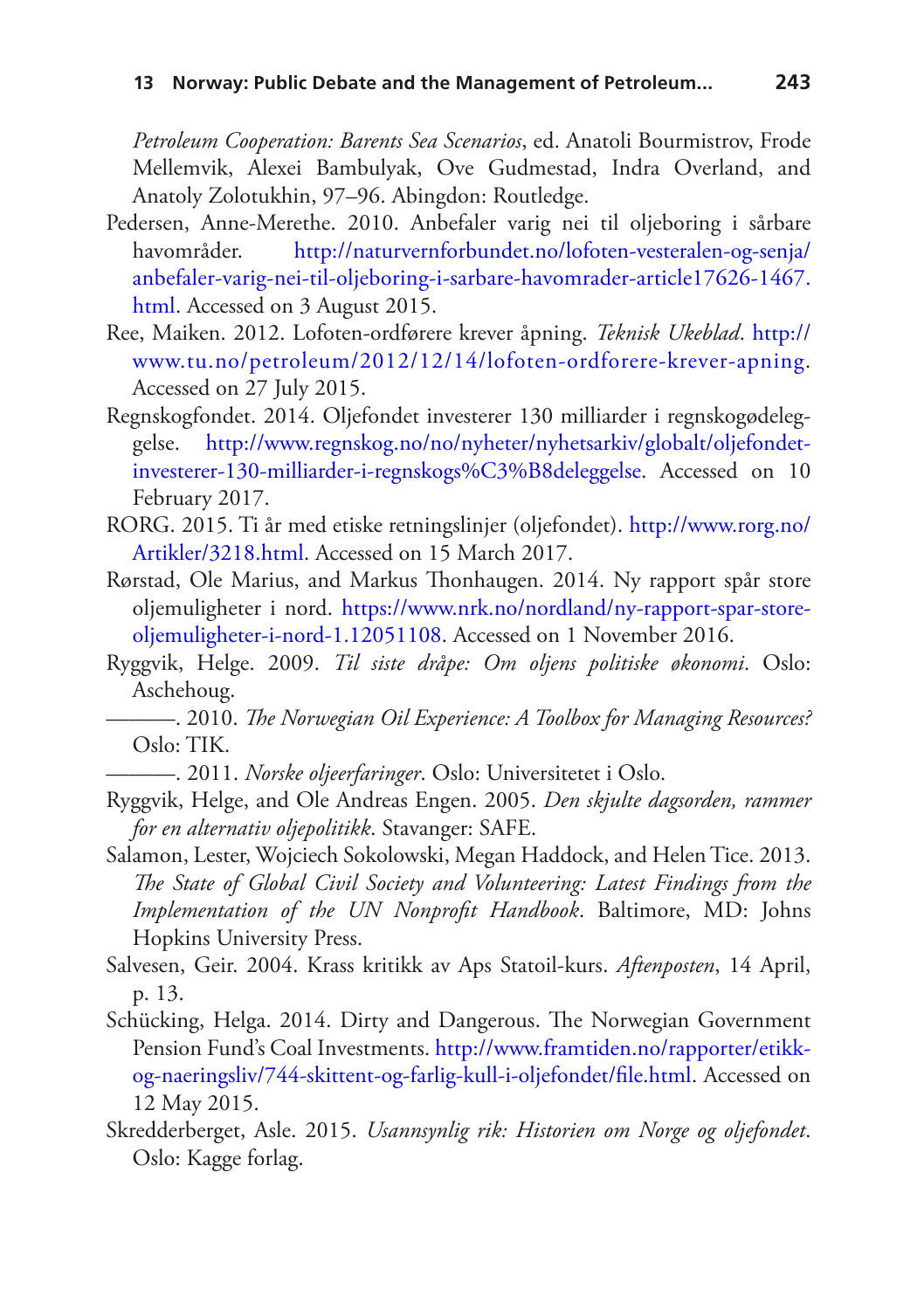- <span id="page-27-9"></span>Staavi, Tom. 2015. Lager børs for å tukte turbokapitalistene. *VG.* [http://www.](http://www.vg.no/nyheter/meninger/oljefondet/lager-boers-for-aa-tukte-turbokapitalistene/a/23391353/) [vg.no/nyheter/meninger/oljefondet/lager-boers-for-aa-tukte-turbokapitaliste](http://www.vg.no/nyheter/meninger/oljefondet/lager-boers-for-aa-tukte-turbokapitalistene/a/23391353/) [ne/a/23391353/](http://www.vg.no/nyheter/meninger/oljefondet/lager-boers-for-aa-tukte-turbokapitalistene/a/23391353/). Accessed on 8 May 2015.
- <span id="page-27-0"></span>Steigum, Erling. 2002. *Oil Price Risk, Prudent Fiscal Policy and Generational Accounting*. Bergen: SNF.
- <span id="page-27-10"></span>Steigum, Erling, and Øystein Thøgersen. 2014. *A Crisis Not Wasted: Institutional and Structural Reforms behind Norway's Strong Macroeconomic Performance*. Oslo: BI Norwegian Business School.
- <span id="page-27-8"></span>Stevens, Paul, and Evelyn Dietsche. 2008. Resource Curse: An Analysis of Causes, Experiences and Possible Ways Forward. *Energy Policy* 36 (1): 56–65.
- <span id="page-27-2"></span>Store norske leksikon. 2016. Norsk oljehistorie. *Store norske leksikon* [https://snl.](https://snl.no/Norsk_oljehistorie) [no/Norsk\\_oljehistorie.](https://snl.no/Norsk_oljehistorie) Accessed on 11 April 2016.
- <span id="page-27-3"></span>Stortingets industrikomité. 1971. *Innstilling fra den forsterkede industrikomité om undersøkelse etter og utvinning av undersjøiske naturforekomster på den norske kontinentalsokker m. m.* [sic]. Innst. S. nr. 294.
- <span id="page-27-4"></span>Thurber, Mark, David Hults, and Patrick Heller. 2011. Exporting the "Norwegian Model": The Effect of Oil Sector Design on Oil Sector Performance. *Energy Policy* 39 (9): 5366–5378.
- <span id="page-27-5"></span>Thurber, Mark, and Benedicte Tangen Istad. 2012. Norway's Evolving Champion: Statoil and the Politics of State Enterprise. In *Oil and Governance: State-Owned Enterprises and the World Energy Supply*, ed. David Victor, David Hults, and Mark Thurber, 599–654. Cambridge: Cambridge University Press.
- <span id="page-27-6"></span>Tordo, Silvana, Brandon S. Tracy, and Noora Arfaa. 2011. *National Oil Companies and Value Creation*. Vol. 1. Washington, DC: EBRD/World Bank.
- <span id="page-27-11"></span>Tranøy, Bent Sofus, and Øyvind Østerud. 2001. En fragmentert stat? In *Den fragmenterte staten: Reformer, makt og styring*, ed. Bent Sofus Tranøy and Øyvind Østerud, 9–38. Oslo: Gyldendal.
- <span id="page-27-1"></span>Transparency International. 2015. Corruption Perceptions Index 2015. [http://](http://www.transparency.org/cpi2015) [www.transparency.org/cpi2015.](http://www.transparency.org/cpi2015) Accessed on 15 December 2016.
- <span id="page-27-12"></span>Victor, David, David Hults, and Mark Thurber. 2012. Introduction and Overview. In *Oil and Governance: State-Owned Enterprises and the World Energy Supply*, ed. David Victor, David Hults, and Mark Thurber, 3–31. Cambridge: Cambridge University Press.
- <span id="page-27-7"></span>Wainberg, Miranda Ferrell, and Michelle Michot Foss. 2007. *Commercial Frameworks for National Oil Companies*. Austin, TX: University of Texas at Austin.